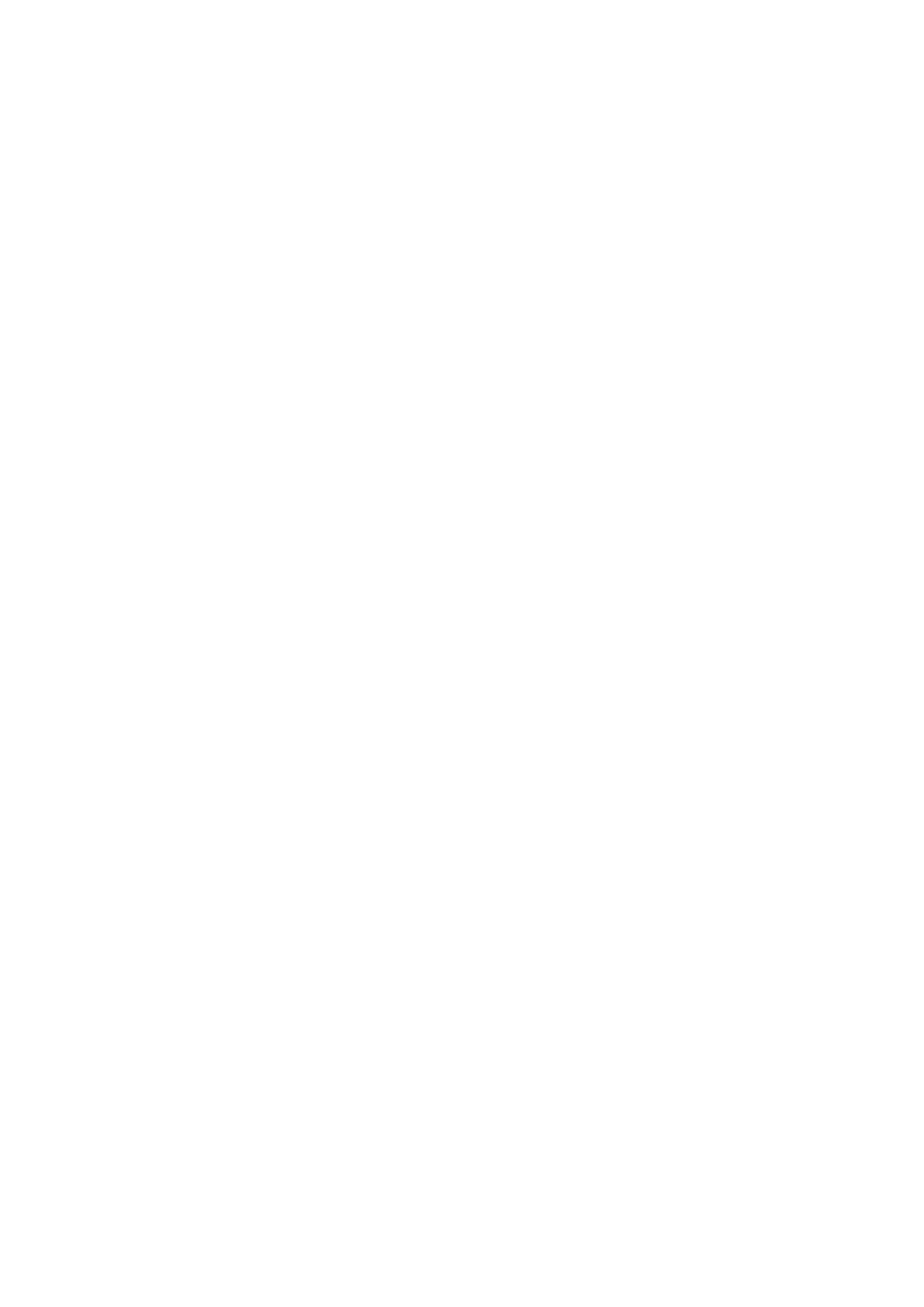# **ATIPAC Annual Report 2012/13**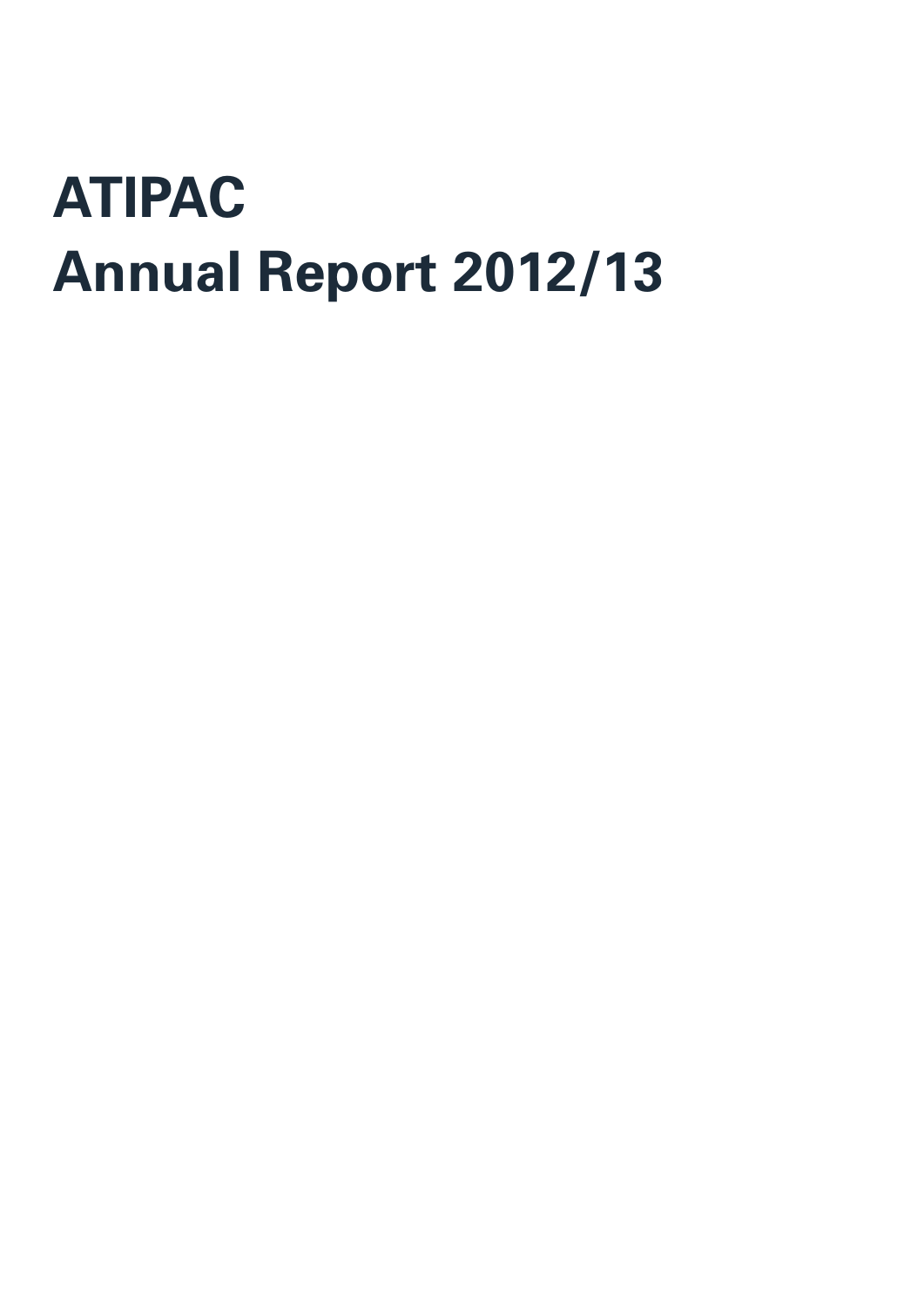© Air Travel Insolvency Protection Advisory Committee.

All rights reserved. Copies of this publication may be reproduced for personal use, or for use within a company or organisation, but may not otherwise be reproduced for publication.

To use or reference CAA publications for any other purpose, for example within training material for students, please contact the CAA at the address below for formal agreement.

July 2013.

Enquiries regarding the content of this publication should be addressed to:

ATIPAC CAA House 45-59 Kingsway London WC2B 6TE E-mail: atipac@caa.co.uk

Further information about ATIPAC is available at www.atipac.org.uk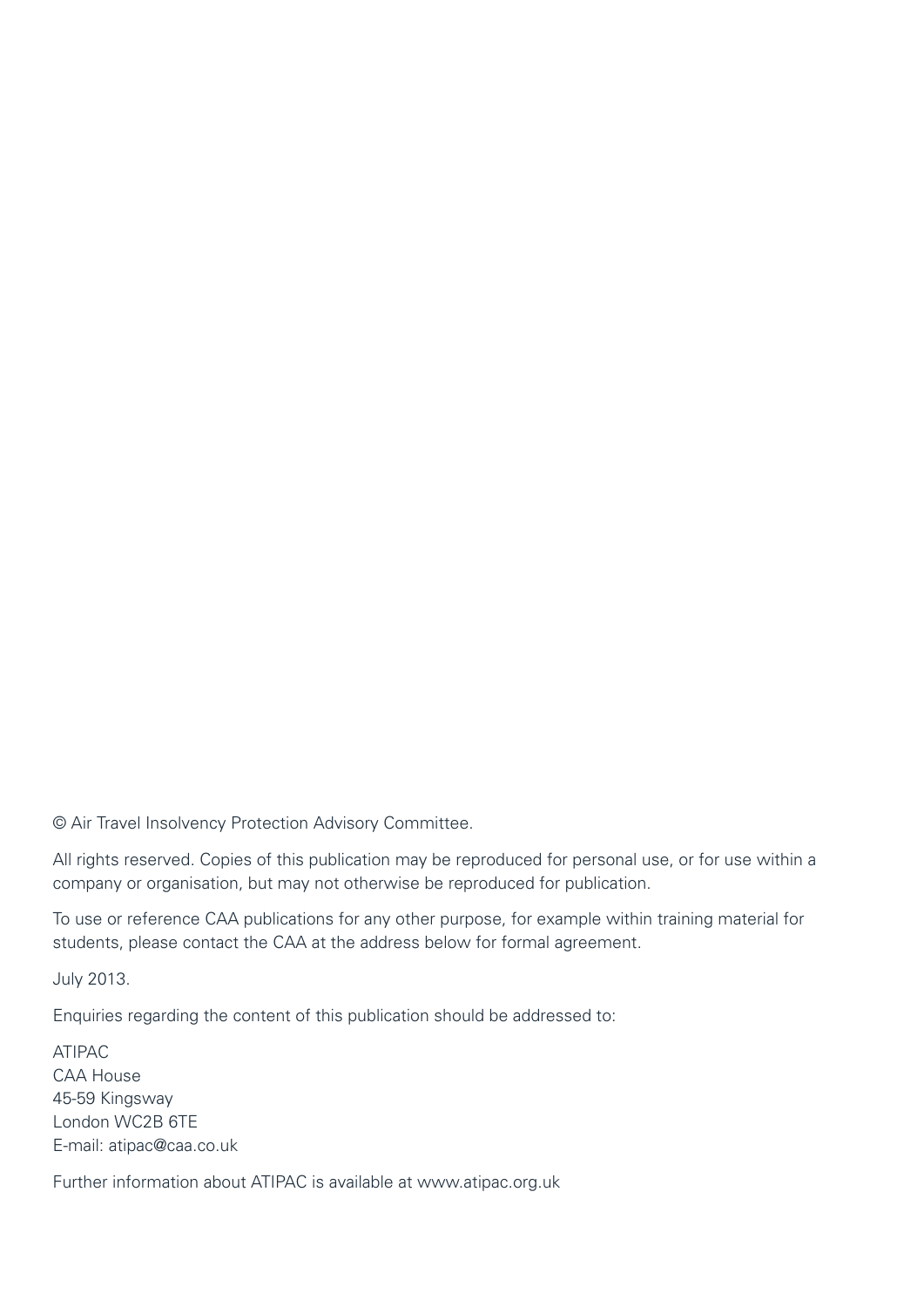### **Contents**

| Introduction                                          | $\mathbf{2}$ |
|-------------------------------------------------------|--------------|
| 1. Travel Industry in 2012-13                         | 3            |
| 2. ATOL Reform                                        | 9            |
| 3. Revision of the EU Package Travel Directive        | 13           |
| 4. Role of ATIPAC                                     | 14           |
| 5. Failures                                           | 15           |
| 6. Conclusion                                         | 16           |
| <b>APPENDIX 1</b>                                     | 17           |
| Detail of ATOL Holder Failures April '12 to March '13 | 17           |
| <b>APPENDIX 2</b>                                     | 18           |
| <b>Constitution and Terms of Reference</b>            | 18           |
| Members 1 April 2012 - 31 March 2013                  | 18           |
| Members 1 April 2012 - 31 March 2013                  | 20           |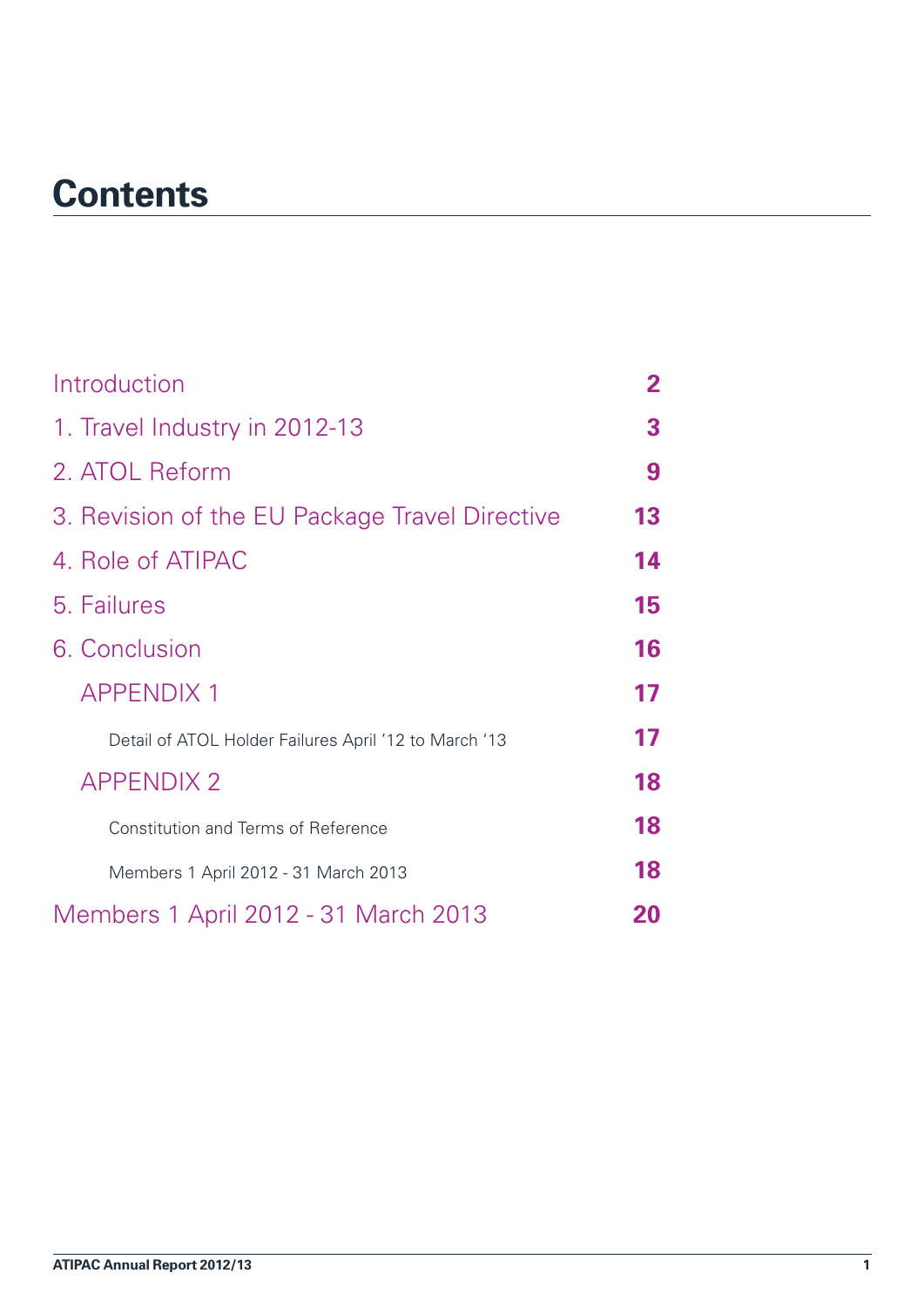### <span id="page-6-0"></span>**Introduction**

#### Dear Mr McLoughlin

I am pleased to present the Committee's thirteenth annual report. This year has seen the long awaited and fundamental changes to the ATOL scheme. These have been welcomed by the Committee, by consumers and by the industry. They mark a significant step to provide total and clear consumer financial protection for air holidays.

The challenges faced by the industry over the last few years have continued to impact on recovery but the industry as a whole is stronger and more stable. It has proved its resilience. Moreover, booking trends have remained consistent with the previous year.

The industry, although cautious at first, has embraced ATOL reform and actively supported the implementation of the ATOL Certificate. The resulting effect has been a real increase in consumer protection and potentially a game changer in relation to consumer awareness.

The changes that have occurred under ATOL reform have been a major step forward and are whole heartedly endorsed by this Committee. However we feel there is much more that can be achieved and call on the Government to ensure that financial protection keeps up with the changing market of the travel industry and particularly the rise in internet sales.

The Committee is concerned that ATOL reform, the expected revision of the Package Travel Directive and changes in the recent Civil Aviation Bill are robust and consistent with each other in providing total, clear, integrated financial protection for the consumer. We look to the next phase to drive forward the evolution of consumer protection achieved to date.

**John Cox OBE** Chairman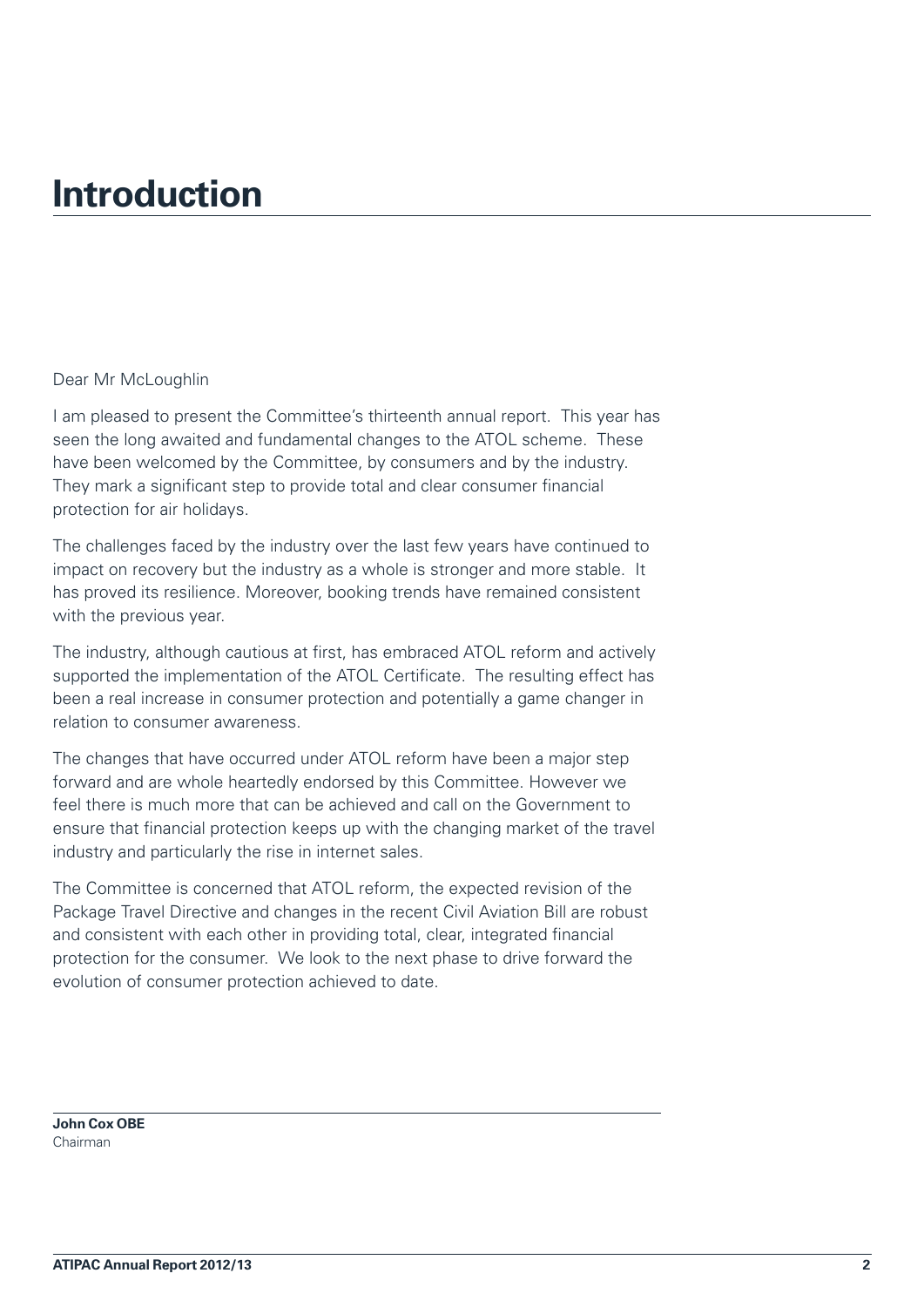### <span id="page-7-0"></span>**1. Travel Industry in 2012-13**

At the end of last year's report the Committee expressed its concerns about an unstable market. The UK travel industry faced a combination of fluctuating exchange rates, increases in the Air Passenger Duty (APD), increasing fuel costs, financial uncertainty in the Eurozone and the impact on bookings caused by the London 2012 Olympics and Paralympics. The outlook at the end of that report was that recovery in the industry would not be apparent for the foreseeable future.

During Spring 2012 these concerns appeared wellfounded, with a low level of bookings, businesses being forced to reduce operating costs and reduce their work forces to survive and, in some cases

simply closing down. At the same time bookings were being affected by threats of industrial action in Europe, and by some European airlines reducing their capacity. This was particularly acute in popular European destinations. Consumers appeared to be unwilling to book.

The UK luxury and cruise markets also reported lower booking numbers. This was attributed to the global geopolitical issues and negative cruise publicity, resulting in nervous consumers. The effects of APD on long haul flying were also believed to be a cause of a low level of cruise bookings, because of the high cost of long haul flying. Consumers switched to shorter cruises departing from UK ports.

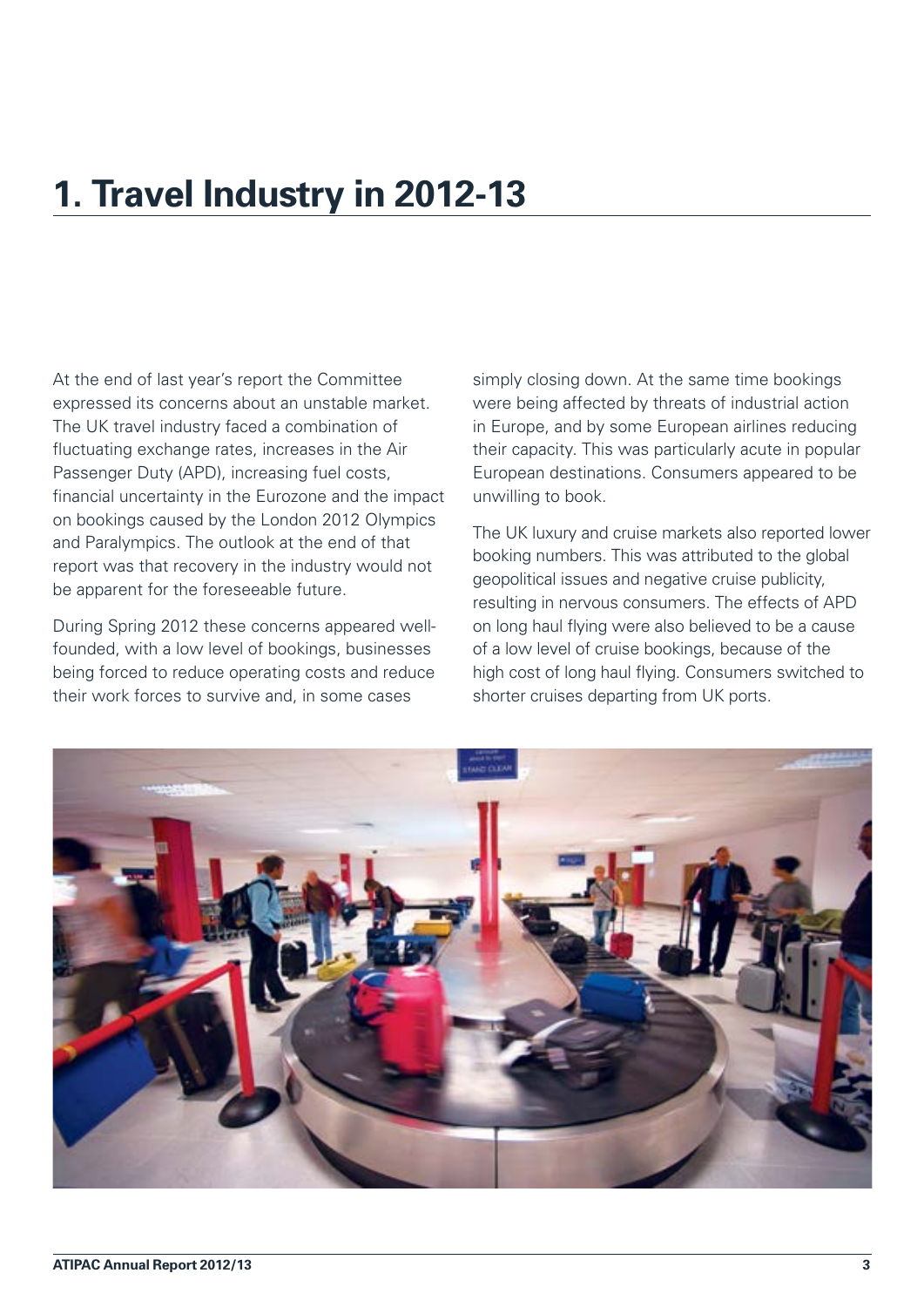

The ever increasing level of APD has been a continuing challenge to the industry, especially in relation to long haul destinations. The industry has to justify the apparently high prices of such holidays, although this particular cost is wholly outside its control. The result has been that many consumers may have opted to choose short haul flights and European destinations or held off booking until they could secure the best possible price.

As in previous years the uncertainty surrounding economic and political issues in key market areas continued to affect consumer confidence, with consumers once again unwilling to book to certain areas for fear of cancellation. Stories in the financial press about a possible triple dip recession also had a negative effect, with bookings slowing each time the stories appeared.

In the summer the industry was concerned that the campaign by the Government and the sponsors of the Olympics, which encouraged consumers to take their holidays at home, would have an impact on booking numbers. Initially booking levels were low, but as the media reported that there could be very high visitor numbers, consumer bookings increased. It has to be recorded that this may have been due as much to the dismal summer weather as to media coverage.

The slow strengthening of Sterling against the Euro probably helped booking levels, as consumers were getting 10% more for their pound compared with the previous year. With the end of the Olympics there was a sudden surge in bookings with a 65% increase in online searches for holidays.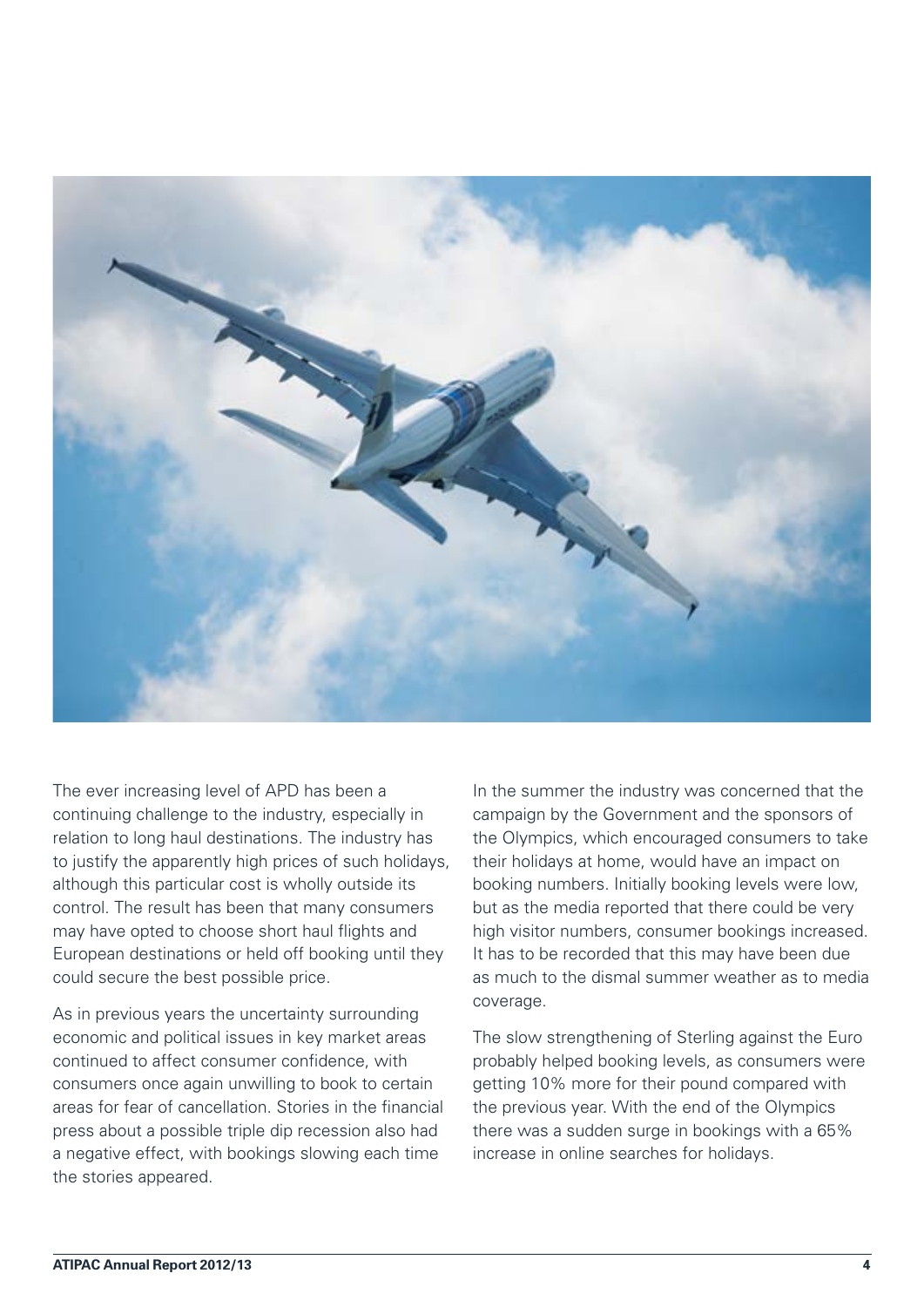The most popular destinations remain the Mediterranean favourites. Airlines had cut capacity at the beginning of the year due to slow booking trends; this resulted in high flight prices due to the reduced availability, although accommodation was still at reasonable prices. Operators who were locked into contracts and needed to satisfy their obligations looked at ways to secure bookings through discounted pricing and 'price match' offers. As in previous years operators also reduced margins and absorbed costs to secure bookings.

Consumers also took advantage of the increasing on-line market and shopped around for the individual elements of their trips; it was reported to the Committee that online bookings were up by 37% and it was thought that this could be a result of consumers booking the various elements of their trips on different sites.

As the year progressed and turned into the wettest summer in 100 years, bookings were reported to be at the same level as the previous year.

As in previous years the industry maintained that prices were being driven down by consumers constantly waiting until the last minute to book. This was demonstrated during the ski season, when it is believed that consumers wait to check ski conditions prior to booking. However, data gathered by the Risk Management Department of the CAA and presented to the Committee showed a different story. Its analysis of the data showed that consumers booking lead times had increased, rather than decreased in a period covering from 2010 to 2012 as shown in graphs 1 & 2:



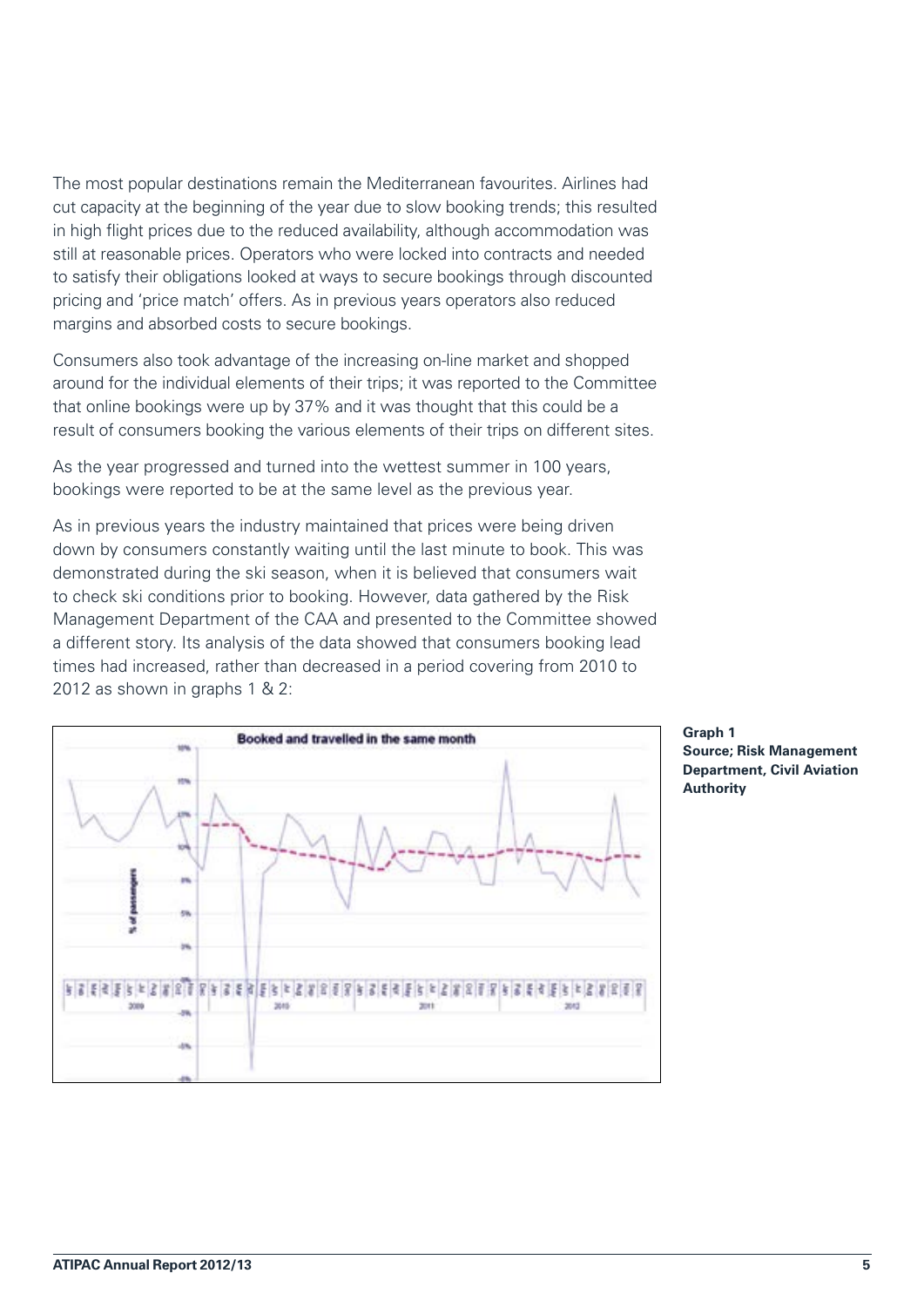

**Graph 2 Source; Risk Management Department, Civil Aviation Authority**

This report on lead time trends was based on the analysis of forward booking data collected over four years by the CAA from the largest operators within each industry segment. While it showed that prices were increasing year on year, the data indicates that consumers have been booking all inclusive holidays, which allow them to know what their total expenditure would be before they travelled. See graph 3.



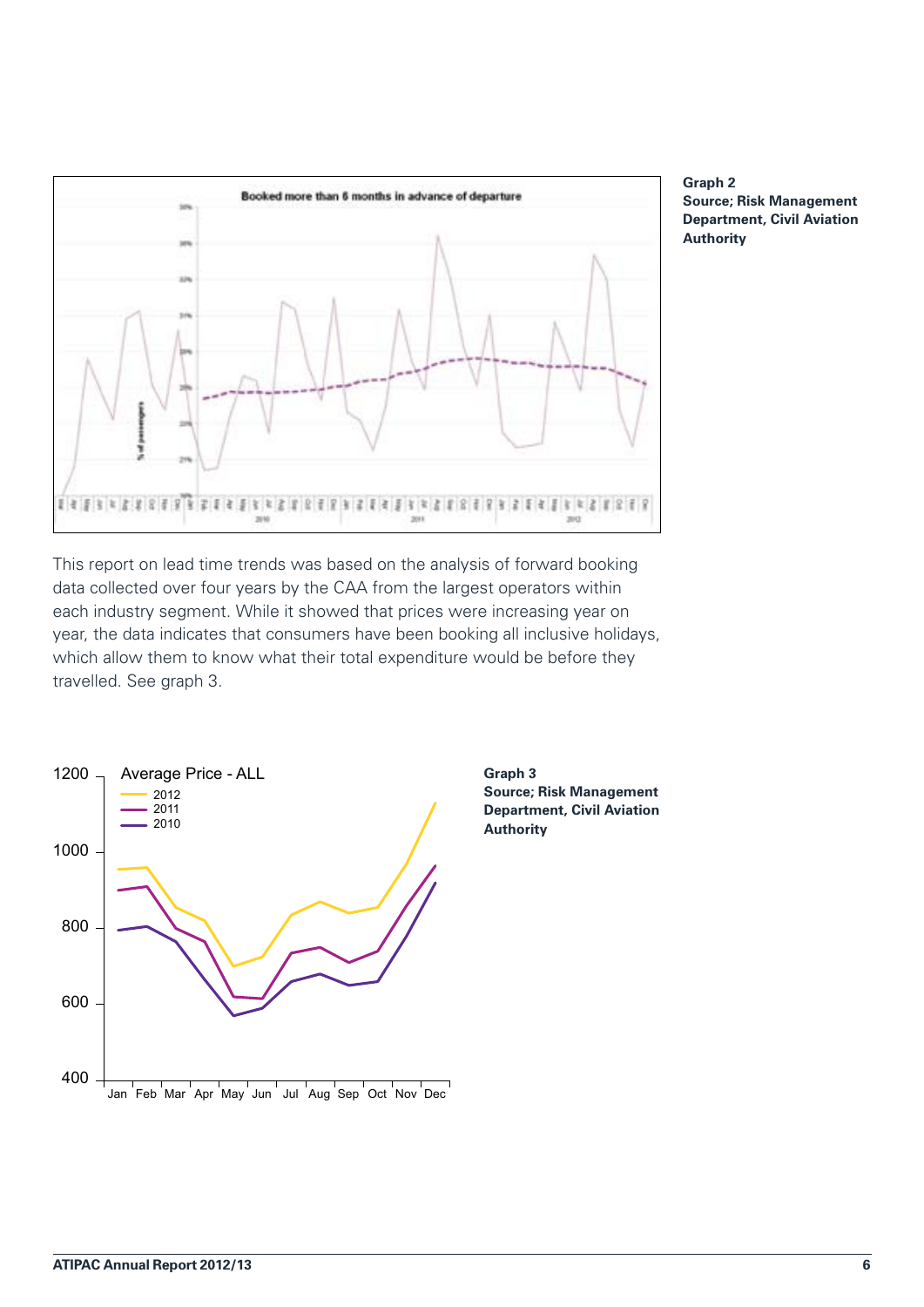The figures from the Office of National Statistics support the figures from the CAA and show that on visits abroad the consumers' expenditure has decreased:

Although it has been another year of difficult trading for tour operators, it is clear that consumers have not chosen to sacrifice their annual holiday, albeit the number of trips abroad is still lower than the numbers seen prior to the recession.



**Number of visits and expenditure on visits abroad by UK residents**

**Graph 4 Source; Office of National Statistics**

During the year, the ATOL system was significantly reformed in two stages. Regulatory changes were introduced on 30 April. The second phase saw the launch of the ATOL Certificate on the 1 October. On both counts feedback from the industry was that implementation had gone as smoothly and on the whole the industry was supportive and positive about the reform.

Given the economic climate and the continued recession the Committee has been surprised at the lowest level of failures since 2003. This has been attributed to better and more innovative management. Businesses have been shrunk to a workable size, with careful management of their contracting allocations and of their cash flows. Business models have changed, and continue to change, in order to adapt to the market, in particular by facilitating bespoke products.

While ATOL reform has brought 'dynamic packages' within the scope of ATOL as 'Flight-Plus' bookings, the Committee remains very concerned about companies adopting the position that they act as 'agents for the consumer' and that therefore their transactions fall outside of the ATOL 'net'. Consumers are entitled to holiday protection under the Package Travel Directive and should not be disadvantaged because agents claim to be buying holidays on their behalf, rather than selling holidays to them.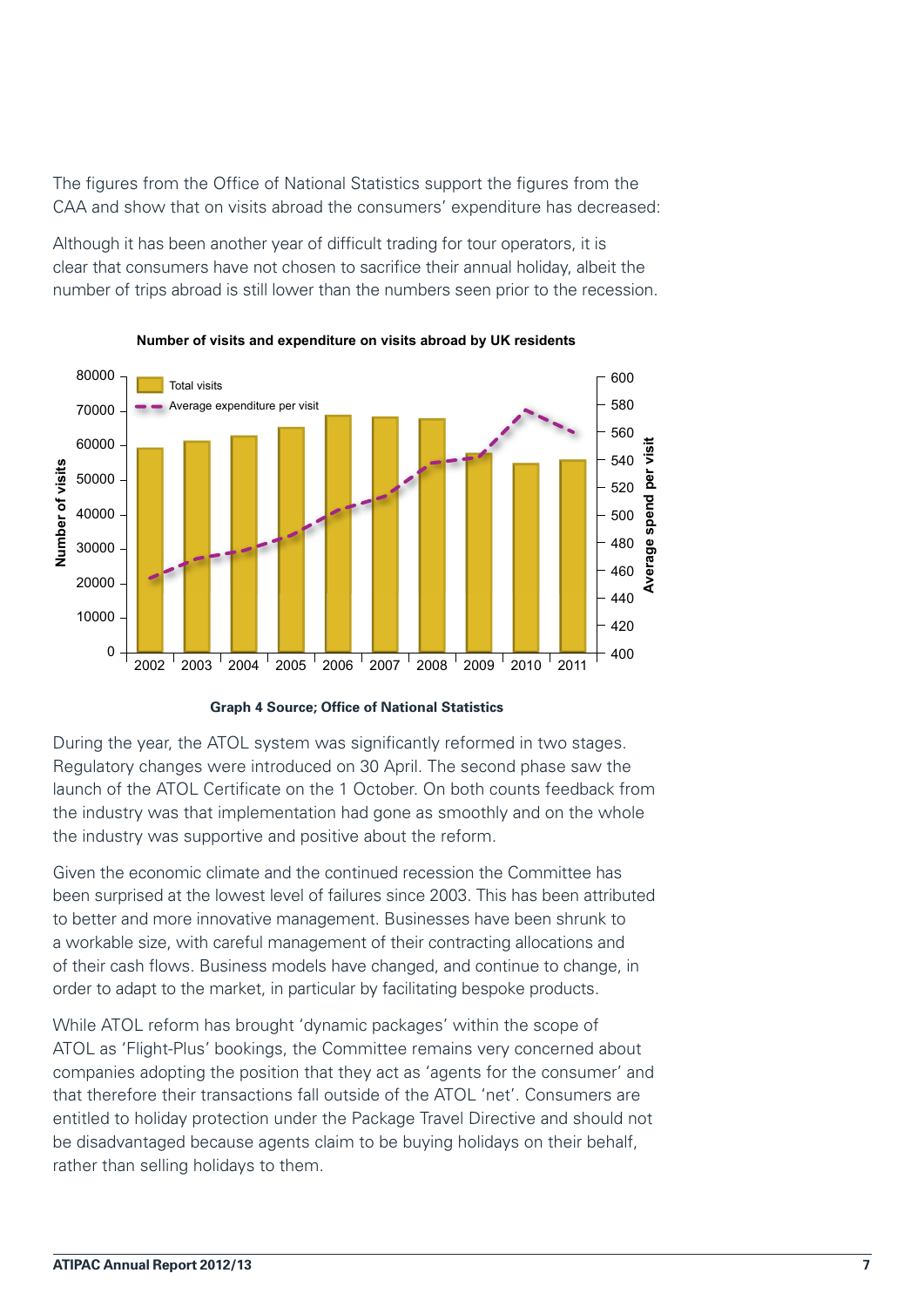Consumers of such companies are at financial risk in the case of their failure, but simply do not appreciate the risk they undertake by booking on this basis. Further legislative action is required to protect them and eliminate what is no more than a gambit to evade ATOL. Although travel businesses are leaner and better managed, and the risk of financial institutions removing financial backing with little or no warning has receded, the Government and its legislative programme must keep pace with the ever changing market which is the travel industry.

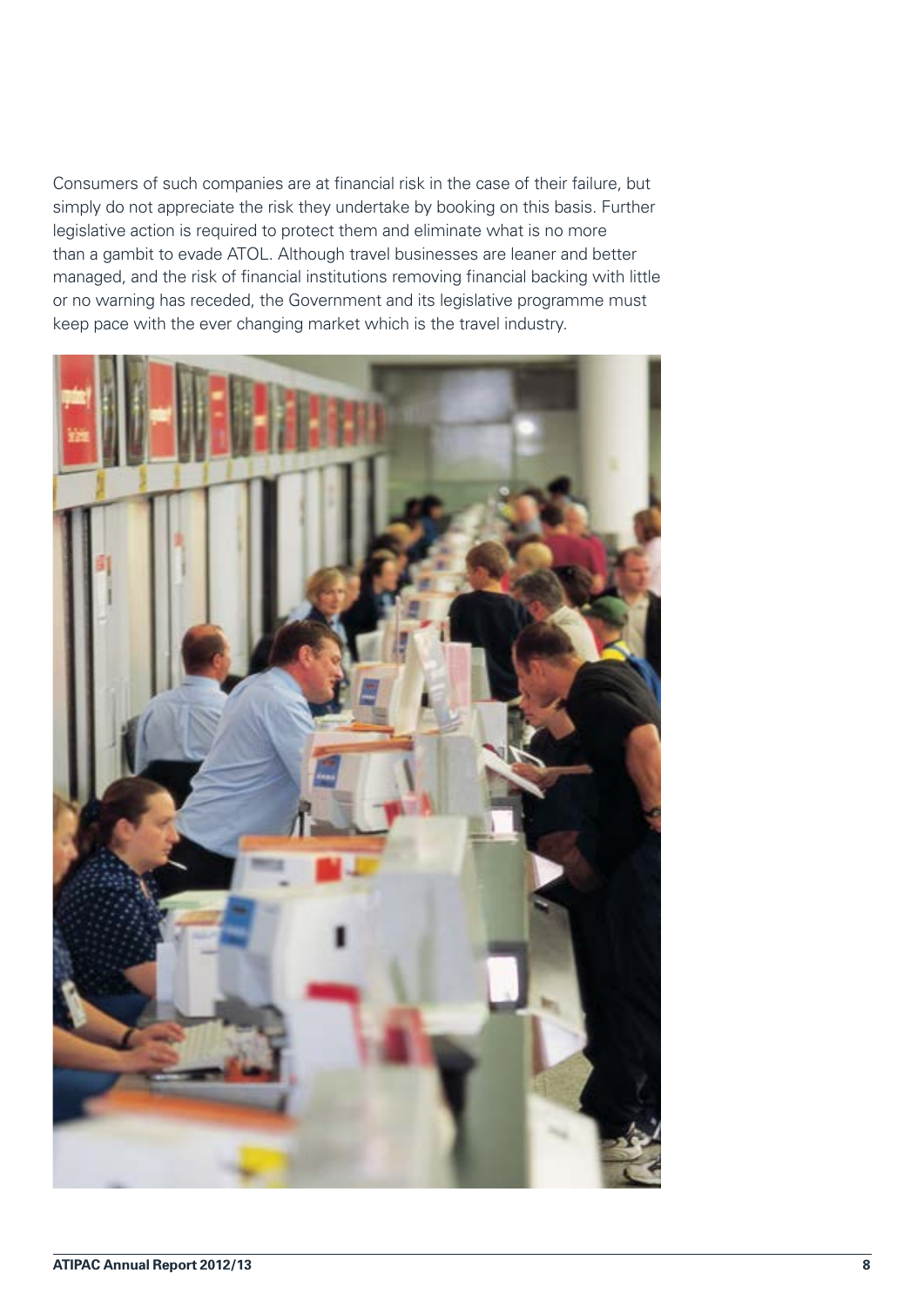### <span id="page-13-0"></span>**2. ATOL Reform**

Over the past ten years ATIPAC has consistently called for ATOL reform and strongly supported comprehensive robust financial protection for consumers. After a long period of government inaction, the first part of the ATOL reform took effect on 30 April 2012 with changes to the ATOL regulations. This was followed in October 2012 with the introduction of the ATOL Certificate.

The clarity about financial protection for air-based holidays has improved, both with the extension of ATOL protection to encompass 'Flight-Plus' business, and with the ATOL Certificate. The Certificate is particularly important in this respect, as it is a standard document that travel firms must issue to consumers when they book and pay, which confirms what is protected by ATOL.

The ATOL Regulations defined Flight-Plus as a sale type. Travel firms selling flights together with either overseas accommodation or car hire (or all three together) must hold an ATOL. If the consumer requests these elements together or within a day either side of each other, these transactions are treated as Flight-Plus. Consumers are now financially protected when they have purchased in this way.

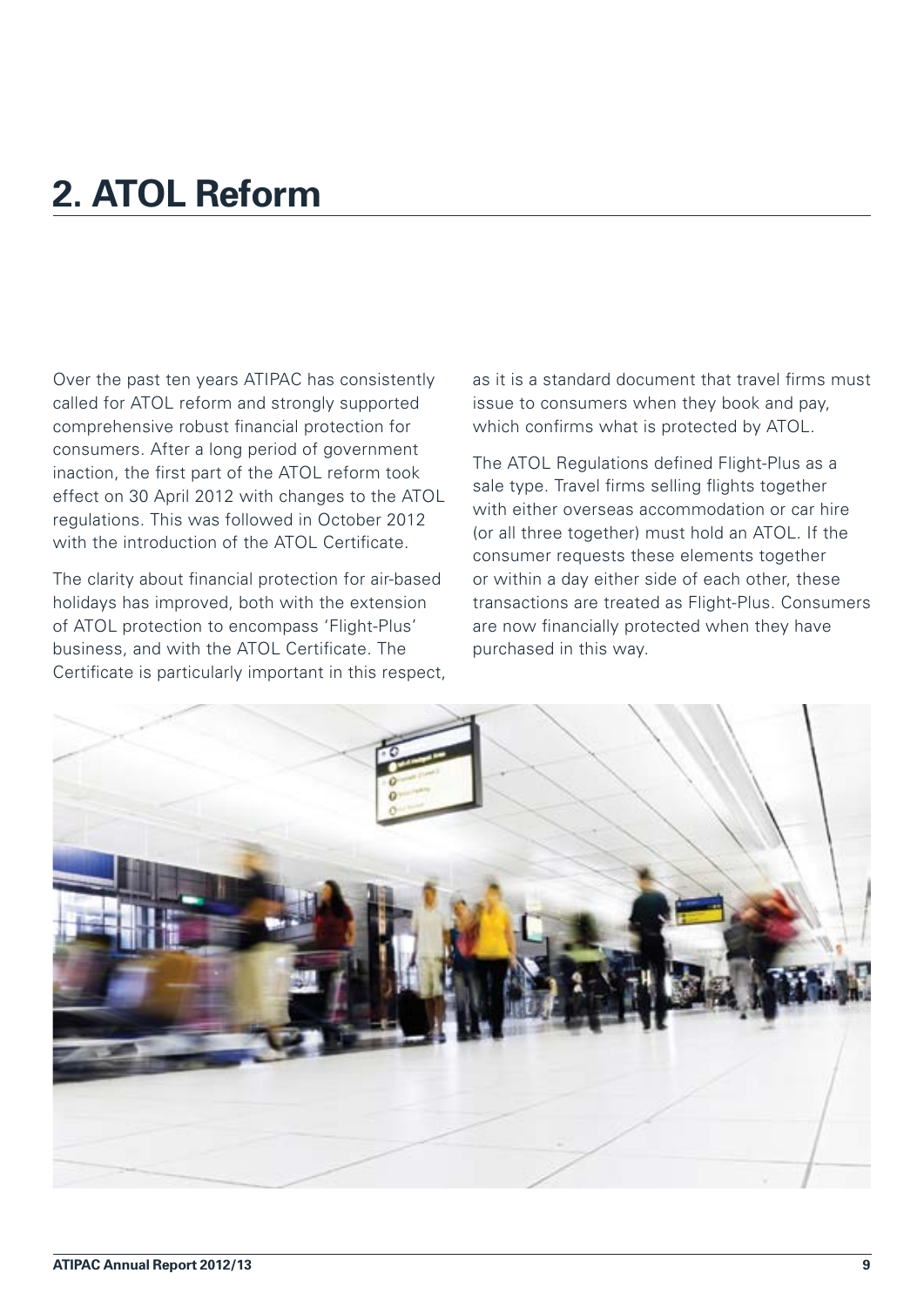There is still a serious loophole. Some travel firms claim to be acting as 'agent for the consumer', alleging that they are merely booking different elements of a trip on the instruction of the consumer, and therefore do not need to have an ATOL. Transactions may in some cases fall outside ATOL protection. The Committee is clear and insistent that these sales require protection. This "loop-hole" must be closed if the consumer is to have total and clear protection for the trips they book. We expect the Government to take action to eliminate the uncertainty over 'agent for the consumer' sales in the very near future.

A Flight-Plus sale can look to a consumer like a package holiday. 'What is a package' is still an open question. The status of current definition of a 'package' in the Package Travel Directive ("PTD") is uncertain. The Committee is very concerned about the time it is taking for the review of the Package Travel Directive in Europe. It is crucial for there to be clarity in the new Directive on the precise definition of a "package".

What Flight-Plus has managed to achieve is a more robust form of protection for consumers where they had previously not been protected. The confusion and frustration that had occurred in the past when a company ceased to trade, has to a large extent been alleviated. Nevertheless, much remains to be done.

Other changes resulting from ATOL reform included the introduction of Accredited Bodies by the CAA which has allowed a firm to undertake licensable business without the need to obtain its own ATOL. The introduction of Accredited Bodies has had a material and beneficial impact on financially protecting consumers. There are over 1,200 members of Accredited Bodies. Smaller travel firms that formerly were not able to offer their consumers protection, are now able to provide financial protection to their consumers under the ATOL Scheme, without the cost and time involved in obtaining their own ATOL. As a Committee we welcome this step forward to provide consumers wider access to financial protection where there previously was none.



The new regulations require ATOL holders to have written Agency Agreements that set out their specific terms of trade, in order to clarify the relationship between agents and suppliers. Although establishing written terms of trade are no more than good business practice, in recent years such agreements often appear to have been neglected; this has led to uncertainty in some failures and delays in paying consumer claims by the CAA. It is now a requirement to have a written agreement, without which a business may not call itself an agent for an ATOL holder and will therefore need its own ATOL. Although consumers may not be aware of this requirement, the industry certainly is and there was a flurry of activity to prepare and implement agreements. The Committee will be looking closely at the next significant failure to establish if this part of reform has achieved the desired effect.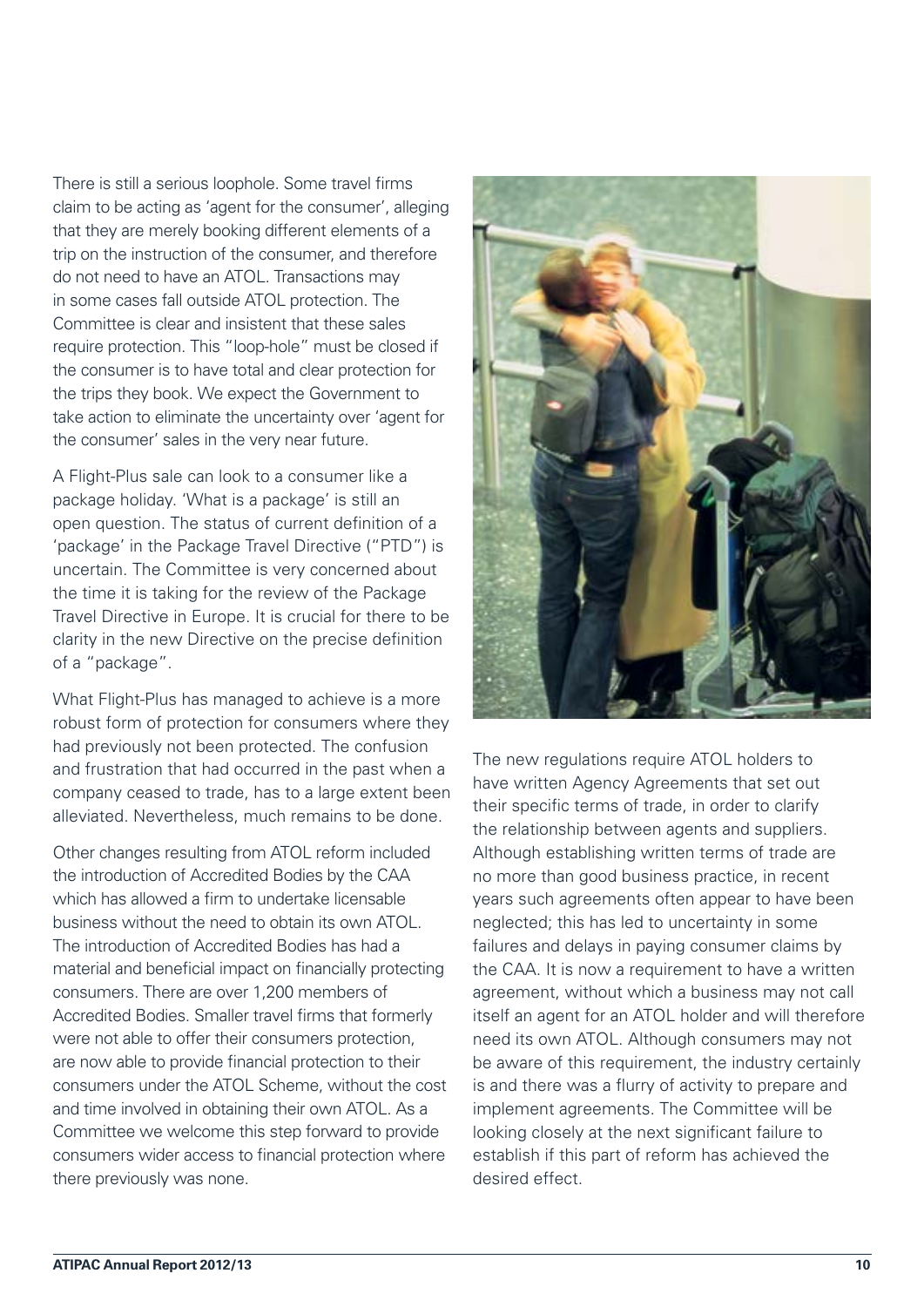A revised definition of an Airline Ticket Agent has been introduced, to replace that of a Ticket Provider. If agents are not authorised by the airline then they must hold an ATOL to sell Flight-Only sales. The scope of Flight-Only sales has not changed, in that, flights previously requiring ATOL protection continue to do so. We will be interested to see if the number of ATOL holders' increases as a consequence of this change and how airlines react should one of these firms fail.

One of the major changes within reform was the introduction in October of the ATOL Certificate, the document which must be issued with the sale of every ATOL protected trip. This has been welcomed by the Committee and by the industry.

The ATOL Certificate replaces previous documentation requirements under the ATOL Regulations. Most firms are still providing invoices and supporting documentation. Providing a recognisable document in the form of an ATOL Certificate helps consumers better to understand the protection ATOL confers in the case of the failure of their holiday company. The Committee has been a strong supporter of its introduction and a means of providing clear information to consumers about which elements of their holiday are protected. Moreover, the information on the ATOL Certificate will assist the CAA when processing claims in the event of an ATOL holder failure and speed up the time taken to refund consumers, which was highlighted in The Consultation on the Civil Aviation Authority's Claims Handling Procedures report of 2010.

The CAA and DfT recognised that ATOL reform and the introduction of a new form Certificate needed to be supported by a consumer publicity campaign. Their research, presented to the Committee, provided evidence of consumers' perceptions about protection and the steps taken to ensure their financial protection in the event of the company they have booked with going out of business.



The pattern of booking, and the means by which consumers seek to protect their holidays, suggests significant 'protection overlap'. It would seem that in some cases consumers are protecting themselves unnecessarily by taking out additional insurance policies and paying for ATOL protected journeys by credit card not realising they are already protected by ATOL.

This has highlighted the need for continued industry efforts in educating consumers about the protection actually afforded by the ATOL scheme and by 'other' methods of protection from insurance companies and credit cards.

It was also clear from the research that consumers' expectations extended to protection for all flights regardless of how they are booked.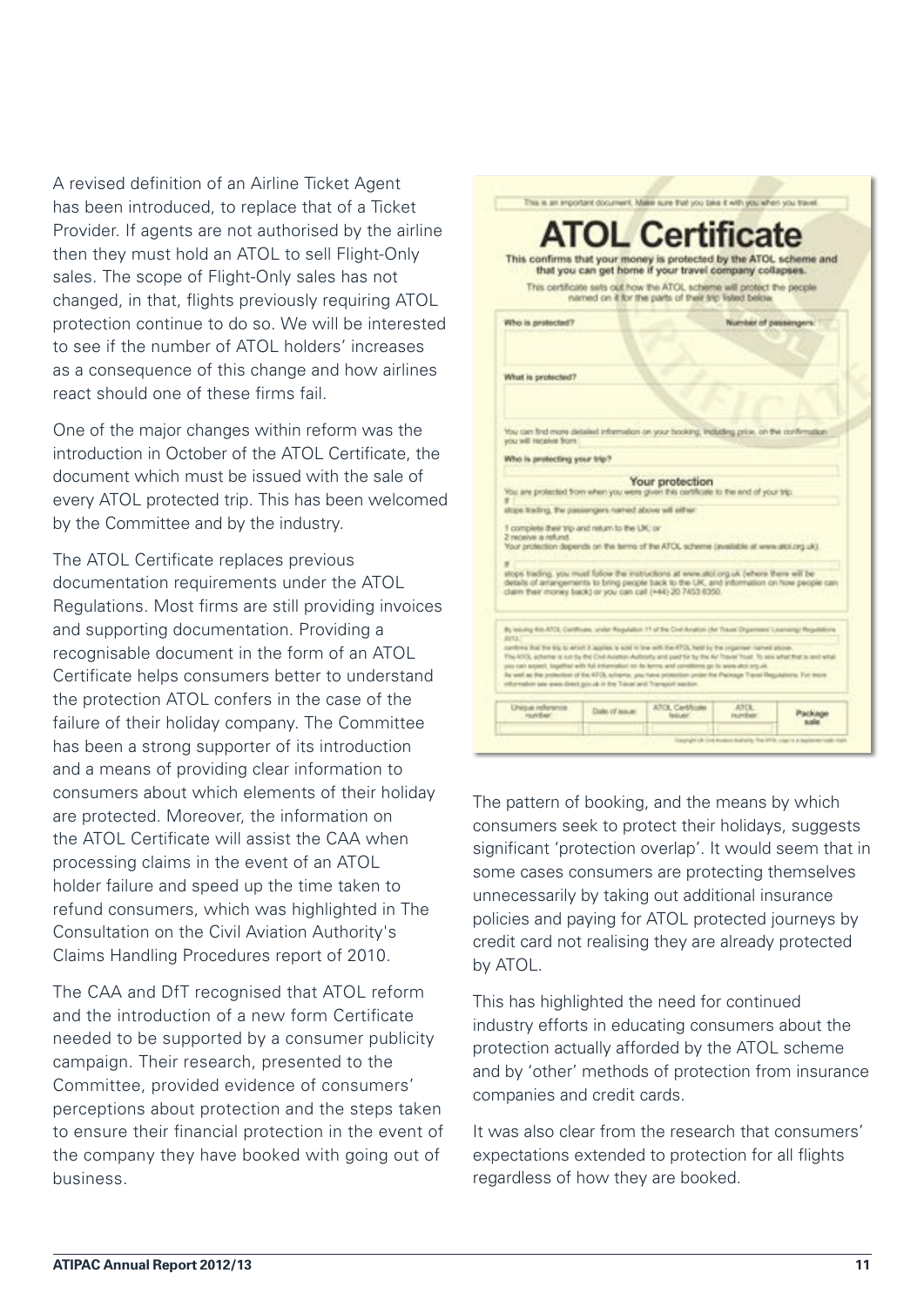#### **Type of finacial protection for Last overseas holiday**



**Source; Market Research Report Sept 2012 CAA**

When asked about the circumstances under which holiday-makers should be provided with protection, around nine in ten of the general public feel that the failure of an airline should be covered and four in five say the same regarding the failure of a tour operator.

This research also shows the consumers' desired outcome in the event of an ATOL holder failure and gives an indication to the type of financial protection that the Government should be working towards within the ATOL scheme.

#### **Abroad at time of failure**

 Able to continue holiday Refunded for replacement flight Immediately transported home Compensation for inconvenience



#### **Source; Market Research Report Sept 2012 CAA**

The market research carried out by the CAA has proved to be a useful tool in understanding consumers' understanding of ATOL. This led to the 'Pack Peace of Mind' campaign. The initial results were presented to the Committee and we were impressed by the collaboration within the industry and the impact that it had achieved. This type of

campaign is vital to ensure the message of financial protection reaches the consumer and is something that the Committee is fully supportive of.

The Committee will continue to follow the coverage and encourage the industry to promote the message so that consumers are better informed of their protection entitlement.

#### **Provider ceased trading prior to travel**



**Source; Market Research Report Sept 2012 CAA**

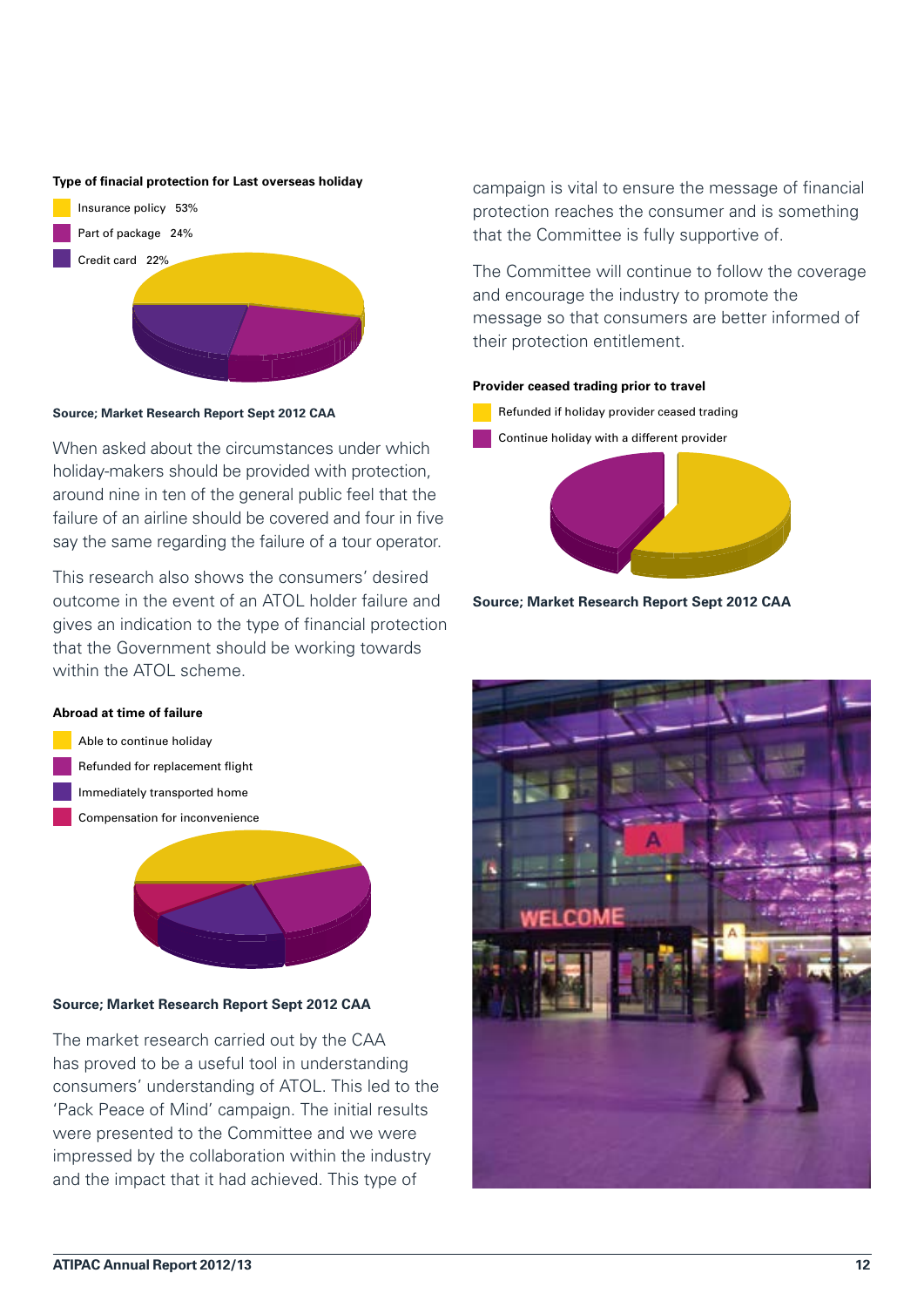### <span id="page-17-0"></span>**3. Revision of the EU Package Travel Directive**

Over the course of the last year, the European Commission has continued the process of developing a revised Package Travel Directive (PTD). It was our understanding that the Commission had intended to publish a new proposal by March 2013. In the event, it has not materialised. With European Parliamentary elections in 2014, the Commission may be concentrating its attention to addressing issues that are sufficiently advanced to stand a good chance of being finalised before its current term of office expires. At the time of publishing this report the Committee is disappointed that a new Directive may not make much progress before a new Commission and Parliament is in place.

Uncertainties about the timing and content of any new Directive have a direct impact on the continued implementation of ATOL reform. The Department for Transport has taken the view that it cannot reasonably consult on regulations to bring airline holidays and agent for the consumer transactions within ATOL until the future of the Package Travel Directive is known. It will be important to ensure that this does not result in further ATOL reforms being derailed or delayed unnecessarily.

We are hopeful that the new Directive will at last clarify the fragmentary issue of what makes a package and what does not, and that it will clarify that consumers must be fully protected against insolvency risk.

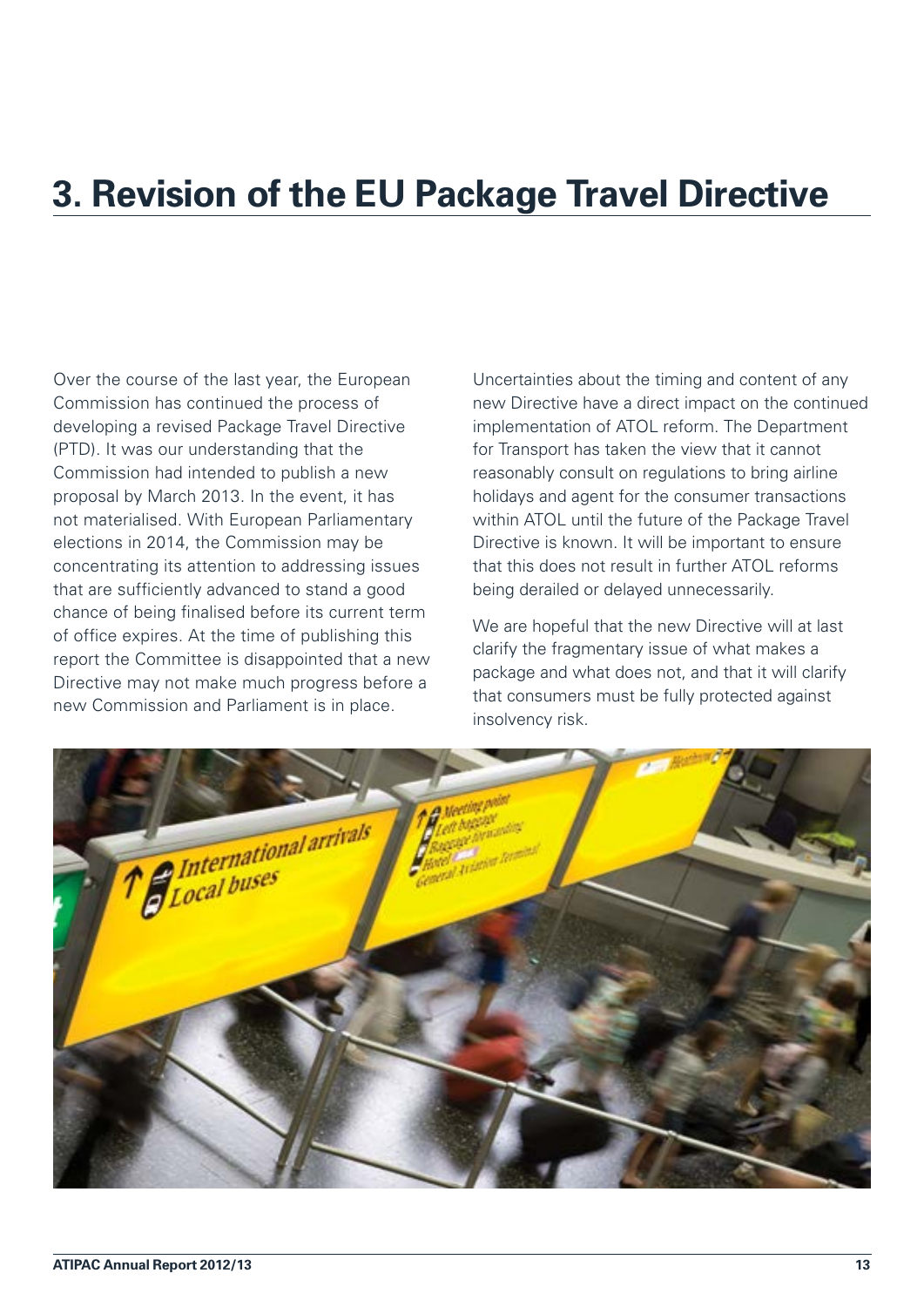### <span id="page-18-0"></span>**4. Role of ATIPAC**

The Committee's Constitution sets out the role and membership of the Committee. It is important that the Committee is fully representative of the industry and its consumers in an environment that is changing. During the next year both the constitution and the membership will be reviewed in order that the Committee is up-to-date and brings together a fully representative range of views, interests and expertise.

Our responsibility for advising on the financial protection arrangements for air travellers remains paramount. Our aim is to not only incorporate trade, regulator and consumer representatives, but to expand the breadth of knowledge from all areas of the travel industry to enable us to provide informed council to the Civil Aviation Authority and the Secretary of State for Transport on financial protection for air travellers.

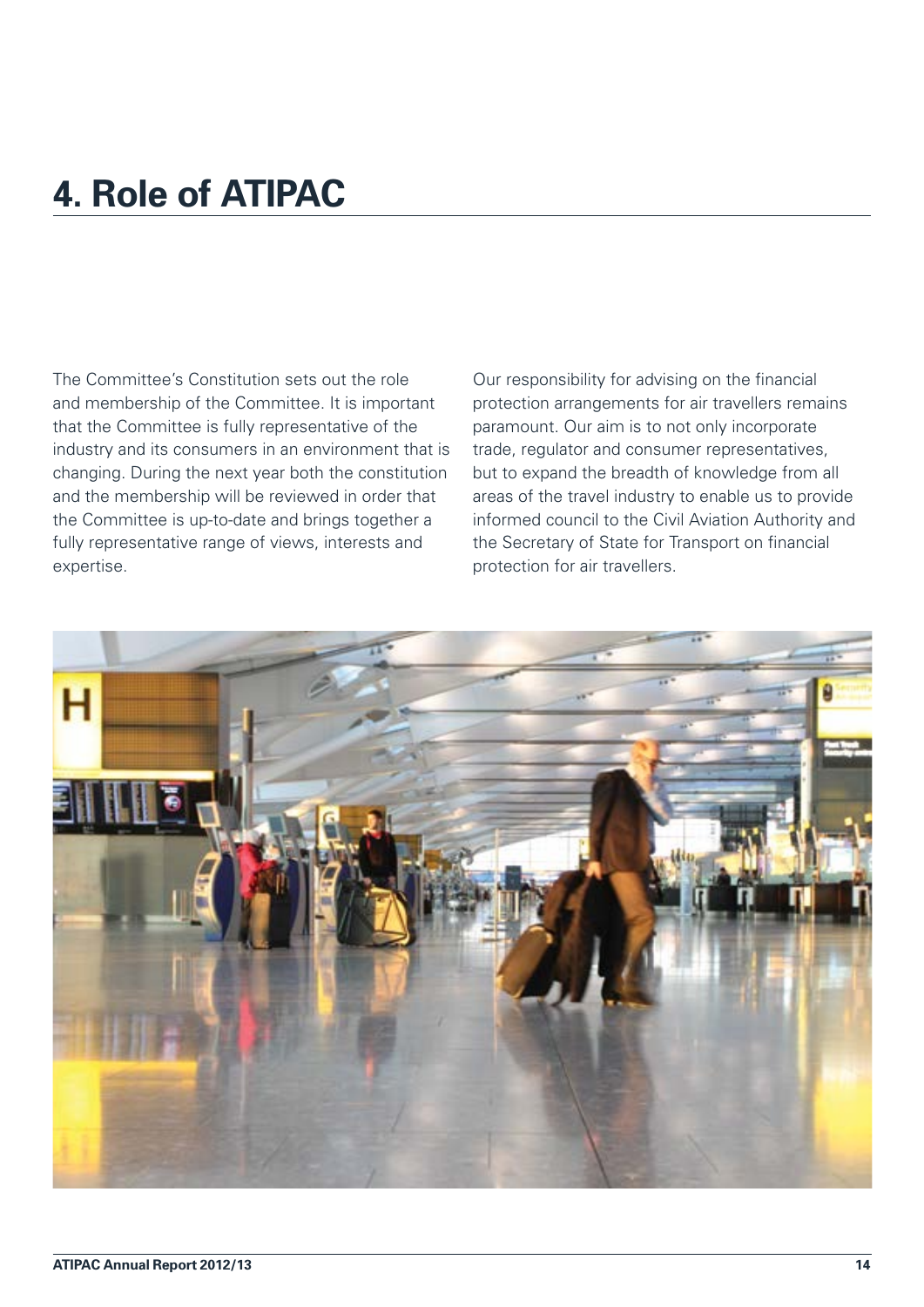### <span id="page-19-0"></span>**5. Failures**



**Table 1: No of Failed ATOL Holders 2000 – 2013**

The performance of the travel industry has been remarkably stable in the context of the overall economic backdrop and problems in key Eurozone destinations. Nevertheless, the overall trading environment has been difficult, and profitability has remained low. ATOL holders took steps to match the number of holidays against the demand for holidays and coupled with the poor weather in the UK this created a relatively good summer for bookings.

Despite significant financial pressures only eleven ATOL holders failed in the year. This is the lowest level of failures since 2003. It should be compared with twenty three in 2011/12. The impact on consumers and on the Air Travel Trust has been minimal.

The introduction of Flight-Plus within the protection of the ATOL scheme resulted in additional contributions during the year to the Air Travel Trust.

Coupled with the low level of failures in both number and value, the total value of expected claims on the Trust is £843,744 compared to over £14 million the previous year. Only two of those ATOL holders failed with consumers overseas; a total of 37 passengers required repatriation, while a further 1,354 consumers, who were booked to travel at a later date were due refunds for amounts paid in respect of their bookings.

Full details of all failures are at Appendix 1.

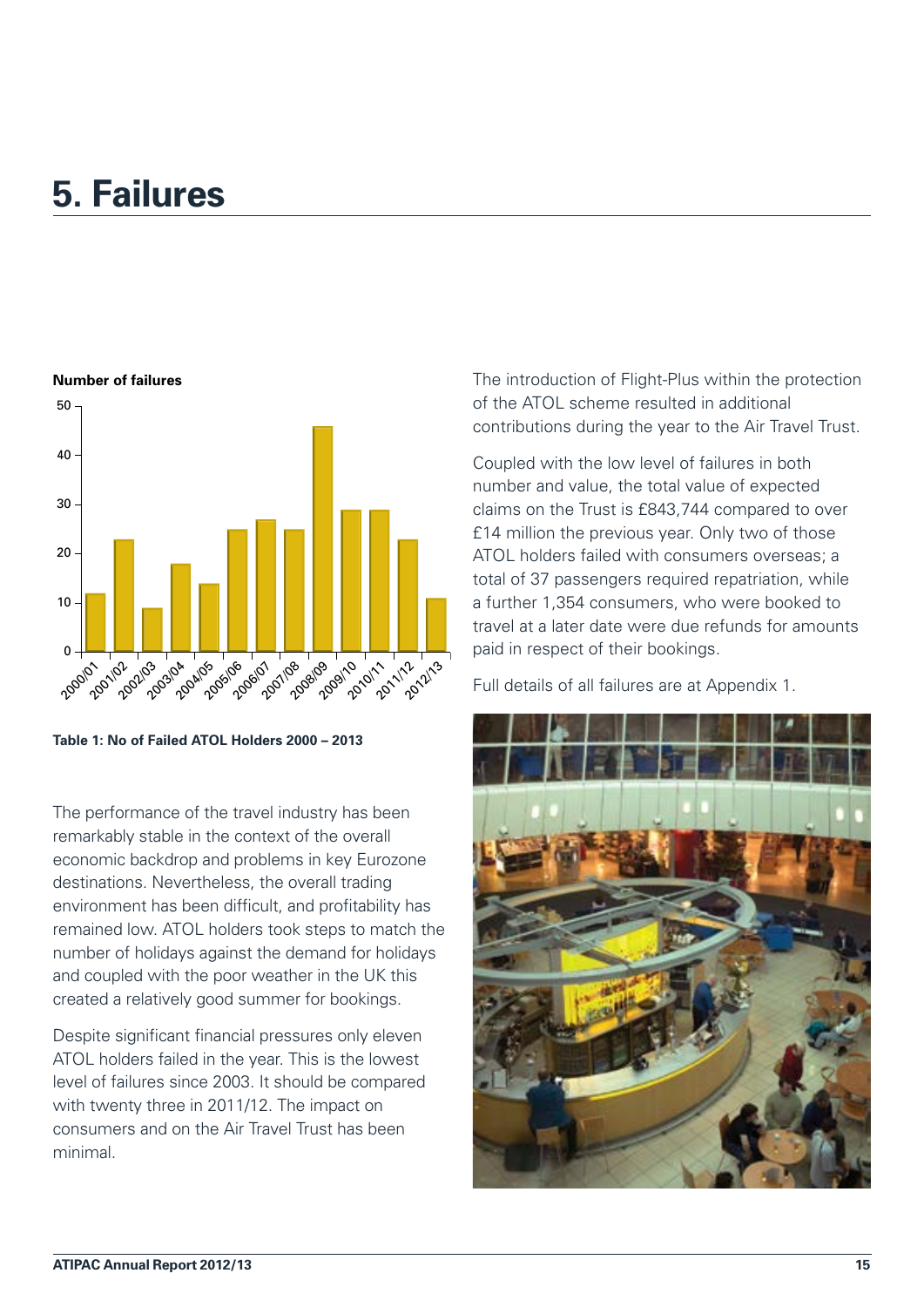### <span id="page-20-0"></span>**6. Conclusion**

The reform of ATOL has been an excellent first step in providing consumers with greater clarity over financial protection. The next stage for the Government is to develop a coherent approach to further reform by eliminating 'agent for the consumer' as a device to evade the ATOL system and by incorporating the proposals for change in the expected Package Travel Directive. Any ambiguities introduced by changes in the PTD must be dealt with immediately. As this report shows, the consumer already has a number of complex financial protection issues to navigate when booking a trip. It is vital that the continued advancement to total comprehensive and effective protection is not damaged by unintended consequences of a revised PTD. The Committee is impressed with the recent efforts of the Government and the reception that the industry has given to the reforms. We do not want to see the progress of further reform being derailed.

The continued economic and political challenges the industry faces, which are outside its control, continue to slow its recovery. In the last year the industry has shown a remarkable resilience and an ability to react to rapidly changing circumstances. However many markets are still fragile and the industry needs to remain vigilant.

The clarification that has been afforded by the introduction of the ATOL Certificate should be seen as a significant step in establishing clear and consistent documentation. The industry has collaborated with the CAA and implemented the certificate efficiently, and we welcome the industry's efforts in implementing ATOL reform and operating the new procedures. Nevertheless, there is more to do. We are pleased by the CAA's commitment to engage with the industry to ensure compliance and create transparency for the consumer of financial protection.

At this time financial protection is still evolving. The PTD review creates uncertainties. Trading conditions in the travel industry are still difficult. Consumer confidence, based inevitably on personal financial circumstances and on media reports, is still fragile. The next year provides the opportunity to assess the effectiveness of recent changes, and to effect further reforms to create an efficient and effective protection scheme for the consumer.

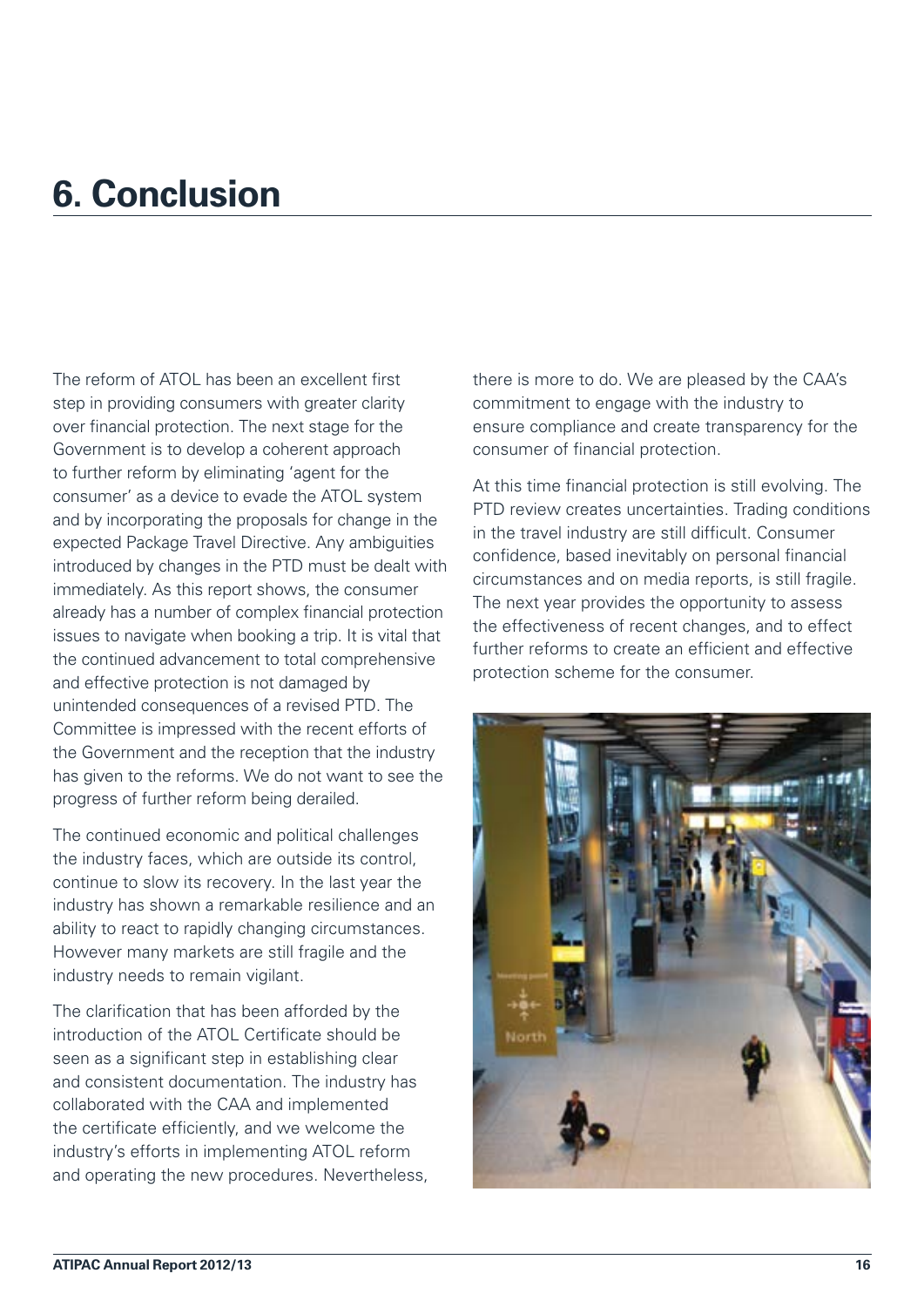<span id="page-21-0"></span>

| <b>Appendix 1</b>     |                                     |                        |                                                                                                                                                                                                                                                                                                                                                                                                                              |                                        |                         |                                                  |                                  |                                          |                                                 |
|-----------------------|-------------------------------------|------------------------|------------------------------------------------------------------------------------------------------------------------------------------------------------------------------------------------------------------------------------------------------------------------------------------------------------------------------------------------------------------------------------------------------------------------------|----------------------------------------|-------------------------|--------------------------------------------------|----------------------------------|------------------------------------------|-------------------------------------------------|
| ATOL Holder Name      | Date of<br>Failure                  | Passengers<br>Licensed | Security<br>Provided                                                                                                                                                                                                                                                                                                                                                                                                         | Repatriated<br>Passengers<br>Number of | Repatriation<br>Cost of | Passengers<br>Number of<br>to Refund<br>Expected | Estimated<br>Refund<br>Cost      | Expenditure<br>Estimated<br><b>Total</b> | <b>Travel Trust</b><br>Call on Air<br>Estimated |
|                       |                                     |                        | E'000                                                                                                                                                                                                                                                                                                                                                                                                                        |                                        | E'000                   |                                                  | E'000                            | E'000                                    | E'000                                           |
| Holidays Your Way Ltd | 16-Apr-12                           | 500                    | $\overline{C}$                                                                                                                                                                                                                                                                                                                                                                                                               | $\circ$ :                              | $\circ$                 | $\circ$ :                                        | $\circ$                          | $\circ$                                  | $\circ$                                         |
| Rumsey Travel Ltd     | $16\text{-}\mathsf{May-12}\ \ldots$ | 638                    | 335                                                                                                                                                                                                                                                                                                                                                                                                                          | $\circ$                                | $\circ$                 |                                                  | $\overline{4}$                   | $\overline{4}$                           | $\circ$                                         |
| My Fidelisst UK Ltd   | $20 - Jun - 12$                     | 643                    | $\begin{array}{c} \frac{1}{2} & \frac{1}{2} \\ \frac{1}{2} & \frac{1}{2} \\ \frac{1}{2} & \frac{1}{2} \\ \frac{1}{2} & \frac{1}{2} \\ \frac{1}{2} & \frac{1}{2} \\ \frac{1}{2} & \frac{1}{2} \\ \frac{1}{2} & \frac{1}{2} \\ \frac{1}{2} & \frac{1}{2} \\ \frac{1}{2} & \frac{1}{2} \\ \frac{1}{2} & \frac{1}{2} \\ \frac{1}{2} & \frac{1}{2} \\ \frac{1}{2} & \frac{1}{2} \\ \frac{1}{2} & \frac{1}{2} \\ \frac{1}{$<br>232 | ÷<br>$\circ$                           | $\circ$                 | 469<br>$\frac{1}{1}$                             | 168                              | 168                                      | $\circ$                                         |
| Travel Serenity Ltd   | $25 - Jun-12$                       | 500                    | $\infty$<br>$\frac{1}{2}$                                                                                                                                                                                                                                                                                                                                                                                                    | ÷<br>$\circ$<br>÷                      | $\circ$                 | 151                                              | 170                              | 170<br>$\frac{1}{1}$                     | 140                                             |
| Kenlin Ltd            | $19 - J ul-12$                      | 500                    | $\circ$<br>÷                                                                                                                                                                                                                                                                                                                                                                                                                 | $\circ$                                | Ť<br>$\circ$            | $\frac{1}{1}$<br>$\circ$                         | $\circ$                          | $\circ$                                  | $\circ$                                         |
| Enjoy Holidays Ltd    | $15-Aug-12$                         | 500                    | $\begin{array}{c} \bullet & \bullet \\ \bullet & \bullet \\ \bullet & \bullet \end{array}$<br>$\circ$                                                                                                                                                                                                                                                                                                                        | $\frac{1}{3}$<br>÷                     | $\overline{C}$          | 505                                              | 333<br>$\frac{1}{2}$<br>$\vdots$ | 343                                      | $343$<br>13<br>$\frac{1}{2}$                    |
| Tana Consultants Ltd  | $28 - Sep - 12$                     | 225                    | $\circ$                                                                                                                                                                                                                                                                                                                                                                                                                      | $\circ$                                | $\circ$                 | $\overline{C}$                                   | $\frac{1}{2}$                    | $\frac{1}{2}$                            |                                                 |
| Travellers Cities Ltd | 15-Oct-12                           | 500                    | $\circ$<br>ŧ                                                                                                                                                                                                                                                                                                                                                                                                                 | ÷<br>$\circ$                           | Ť<br>$\circ$            | 8                                                | 88                               | $88$                                     | $88$                                            |
| Bowen Travel Ltd      | 30-Oct-12                           | 500                    | $\circ$                                                                                                                                                                                                                                                                                                                                                                                                                      | $\vdots$ $\circ$                       | $\circ$                 | ŧ<br>$\circ$                                     | $\infty$                         | $\infty$                                 | $\frac{1}{1}$<br>$\infty$                       |
| Global Enduro Ltd     | $28 - Jan - 13$                     | 500                    | $\begin{array}{c}\n\vdots \\ \vdots \\ \vdots \\ \vdots\n\end{array}$<br>20<br>ŧ                                                                                                                                                                                                                                                                                                                                             | $\circ$                                | $\circ$                 | 103                                              | 156                              | 156                                      | 136                                             |
| T.D. Europe Ltd       | 06-Feb-13                           | 500                    | $\circ$                                                                                                                                                                                                                                                                                                                                                                                                                      | $\circ$                                | $\circ$                 | $\overline{0}$                                   | $\infty$                         | $\infty$                                 | 90                                              |
| <b>Total</b>          |                                     |                        |                                                                                                                                                                                                                                                                                                                                                                                                                              | <u>r</u>                               |                         | 1,354                                            | 1,065                            | 1,075                                    | 813                                             |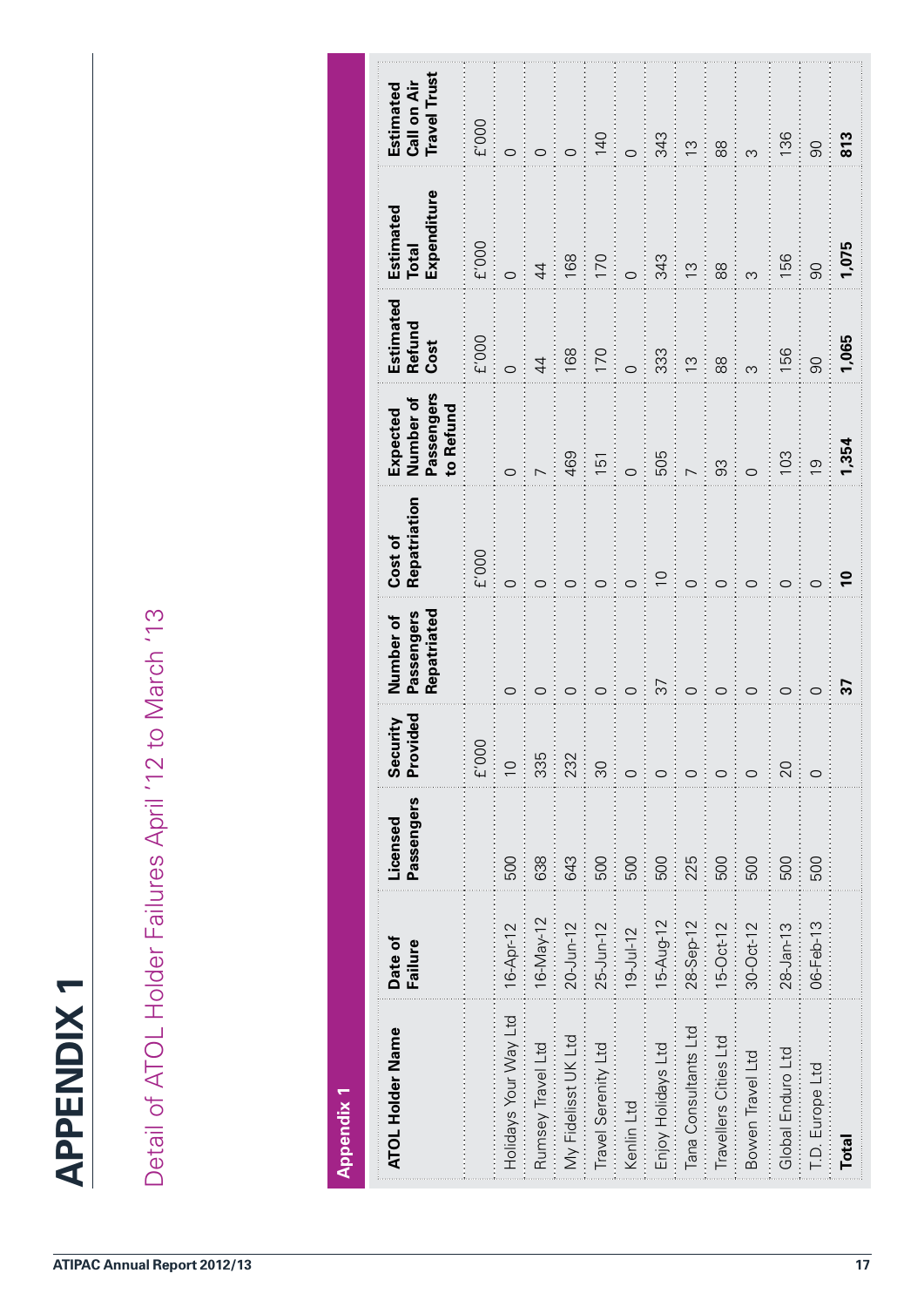### <span id="page-22-0"></span>**APPENDIX 2**

### Constitution and Terms of Reference

#### **Establishment and Role of the Committee**

1. The Air Travel Insolvency Protection Advisory Committee ("the Committee") is established by the Secretary of State for Transport to advise on the financial protection arrangements for air travellers and customers of air travel organisers.

#### **Composition of the Committee**

2. Members of the Committee shall be drawn from:

**ABTA The Travel Association** Two Members

**Federation of Tour Operators** One Member

**Association of Independent Tour Operators** One Member

**Association of Airline Consolidators** One Member

**Eventia** One Member

**Travel Trust Association** One Member

**Trading Standards** One Member

**Internet Community** One Member

**European Low Fares Airlines Association** One Member

#### **BARUK**

One Member

#### **Independent representatives not associated with any organisation represented on the Committee**

Three or four Members, one of whom is Chairman

**Other representatives of consumer interests** One or two members

**Civil Aviation Authority (CAA)** Two Members

#### **Appointments to the Committee**

- 3. Members shall be appointed by the Chairman of the CAA, for periods specified at the time of appointment. Membership periods should normally be periods of 4 years. Members may resign at any time. The CAA Chairman will consult the Chairman of the Committee before appointing Members other than from trade associations and the CAA.
- 4. Each represented body should nominate to the CAA two alternates, who may attend any meeting in the absence of that body's appointed member(s).
- 5. If the Chairman of the CAA is satisfied that a member has been absent from meetings of the Committee for more than three consecutive meetings or is satisfied that a member is otherwise unable or unfit to discharge the functions of a member of the Committee he may declare the membership vacant.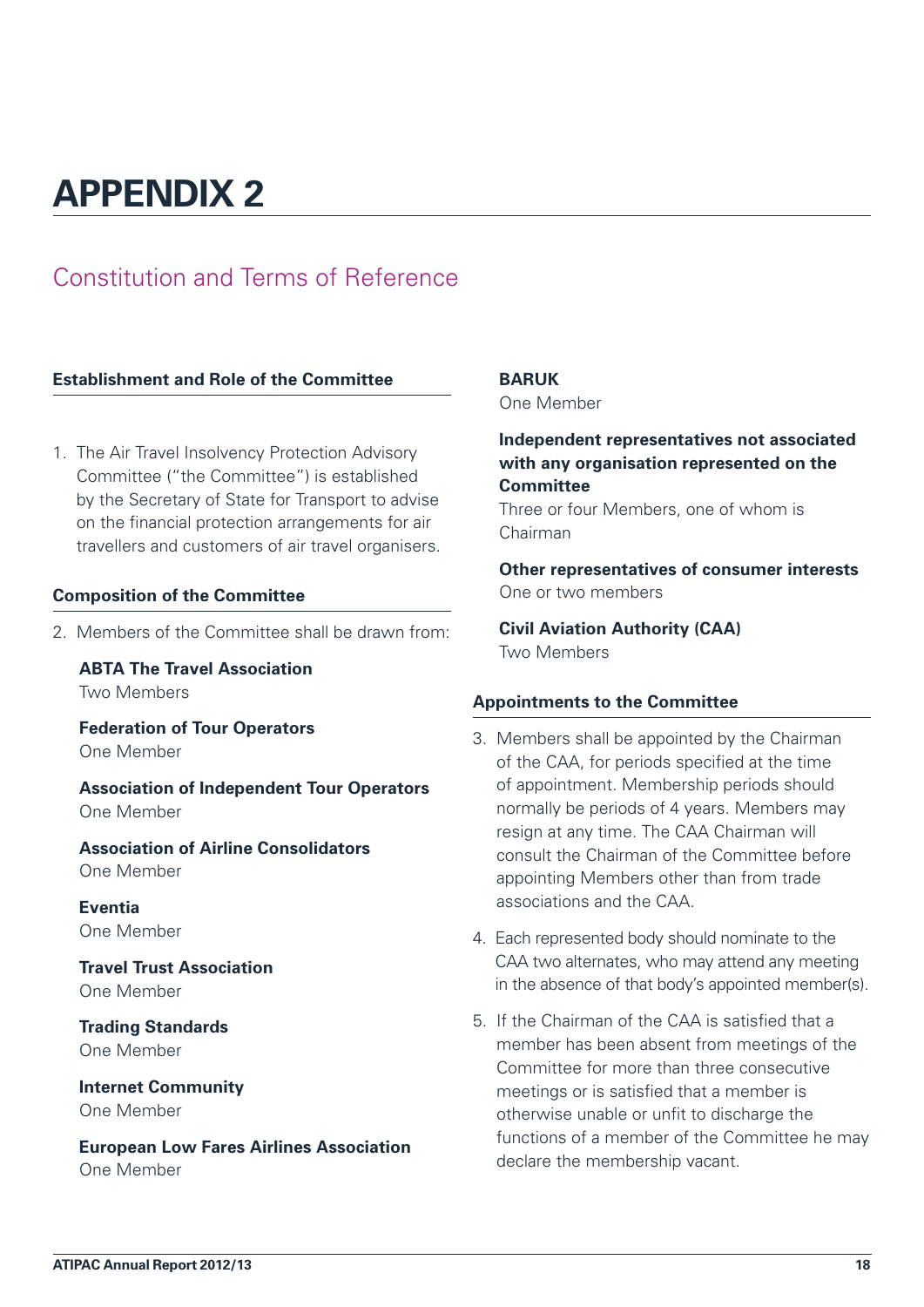#### **Meetings of the Committee**

6. The Committee shall determine its own procedures for and frequency of meetings, including any requirement for a quorum.

#### **Duties of Committee**

- 7. The Committee shall keep under review and from time to time advise the CAA, the Trustees of the Air Travel Trust and the Secretary of State for Transport on the arrangements for the financial protection of air travellers and customers of air travel organisers.
- 8. In particular it shall:
	- advise the CAA and the Secretary of State as appropriate on any changes to the structure of protection that it concludes are necessary or desirable;
	- **advise the CAA and the Trustees on the use of** their discretion when making payments from bonds and from the Trust;
	- **a** advise on bonding arrangements and bond levels;
	- **advise on agreements between the Trustees,** the CAA and third parties such as credit card companies;
	- advise the Secretary of State on the need for a re-imposition of a levy on the holders of Air Travel Organisers' Licences in order to replenish the Trust Fund, and advise the CAA and the Secretary of State (as appropriate) on the implementation of such a levy.
- 9. The Committee shall submit to the Secretary of State an Annual Report on its activities in each year ended 31 March within four months of the end of that year. The Committee shall draw to the Secretary of State's attention at any time matters of concern on which, in its view, action is necessary.

#### **Administrative Arrangements**

- 10. Reasonable out of pocket expenses directly incurred by Members of the Committee in attending meetings shall be reimbursed by the CAA.
- 11. The CAA shall provide administrative support to the Committee.

#### **The Department of the Environment, Transport and the Regions**

**April 2000**

#### **Amended by the Department for Transport**

**July 2006**

#### **Role & Membership of the Committee**

- 1. The Air Travel Insolvency Protection Advisory Committee was established by the Secretary of State for Transport in 2000 to provide advice to the Civil Aviation Authority (CAA), the Trustees of the Air Travel Trust and the Secretary of State for Transport on the financial protection arrangements for air travellers and customers of air travel organisers. Its terms of reference are at Appendix 2 of this Report.
- 2. The Committee includes representatives from key trade associations, consumer representatives, independent members and members appointed by the CAA.
- 3. The Committee held four meetings during the year, all of which were held at the offices of the Civil Aviation Authority in London.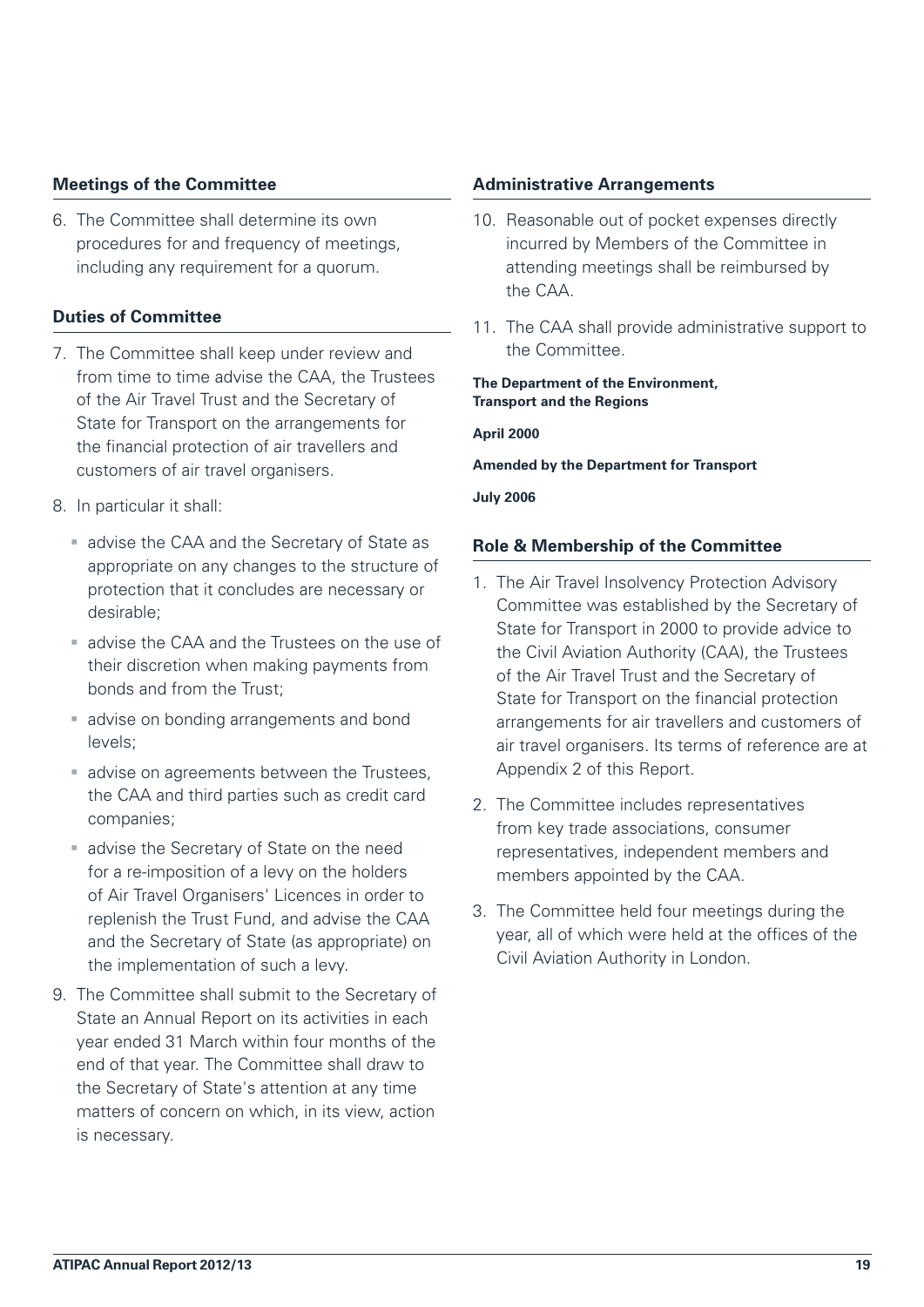## <span id="page-24-0"></span>**Members 1 April 2012 - 31 March 2013**

#### **John Cox OBE**

John Cox has been Chairman of ATIPAC since its formation in April 2000. He is also the industry representative to the Air Travel Trust and a past Chairman of the Air Transport Users Council.



#### **Noel Josephides**

Managing Director of Sunvil Holidays Ltd. He represents the Association of Independent Tour Operators (AITO), of which he is board member responsible for industry issues. He is also a board member of ABTA.



#### **Roger Mountford**

Non-executive member of the CAA and also Chairman and a Trustee of the Air Travel Trust.



#### **Andy Cooper**

Director of Government and External Affairs at the Thomas Cook Group. He represents the Federation of Tour Operators (FTO).



#### **Richard Jackson**

Representative of the CAA, Group Director of the Consumer Protection Group and CAA Board Member. He is also a Trustee of the Air Travel Trust.



#### **John de Vial**

Head of Financial Protection for ABTA - The Travel Association and a former Director of ILG Travel; Thomson Holidays; TUI UK; the MyTravel Group; the Thomas Cook Group; ABTA; the FTO and FTO Trust Fund. John is a Trustee of The Travel Foundation and ABTA LifeLine and Chairs the Advisory Committee of the International Centre for Responsible Tourism.

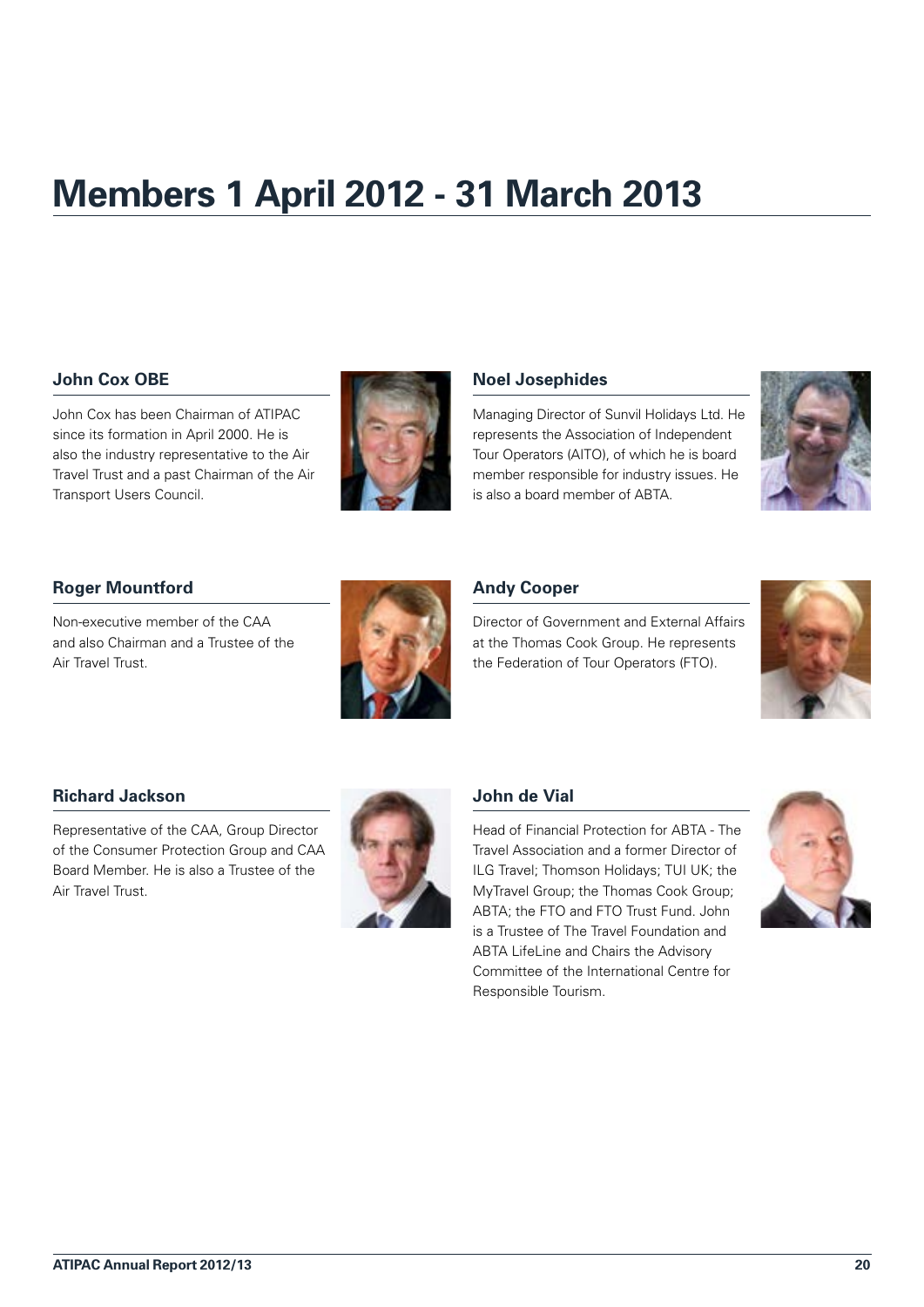#### **Roger Allard**

Chairman of All Leisure Group PLC and the ABTA trade representative on the committee.



#### **Bruce Treloar**

Trading Standards Institute Lead Officer for the Holiday & Travel Industry. He represents consumer interests.



#### **Lindsay Ingram**

General Manager of Newmont Travel Limited. He represents the Association of ATOL Companies (AAC).



#### **Roger Bray**

Freelance journalist with a consumer focus. He is an independent member.



#### **Gary Lewis**

Managing Director of the Travel Trust Association (TTA) and The Travel Network Group.



#### **Uday Dholakia OBE**

Senior Partner at Global Consulting UK Ltd. He is an independent member with an interest in better regulation and enterprise promotion.



#### **Iain Lindsay**

Senior Vice President and Deputy General Counsel of Sabre Holdings and lastminute. com. He represents the on-line travel industry.



#### **Rochelle Turner**

Head of Research for the World Travel & Tourism Council. She represents consumer interests.



#### **Prof. David Grant**

Visiting Professor of Travel Law at Leeds Metropolitan University and Editor of the Travel Law Quarterly. He is an independent member.



#### **Dale Keller**

Chief Executive of the Board of Airline Representatives in the UK (BAR UK). He has 25 years' experience in the aviation, travel and tourism industries. He represents BARUK.